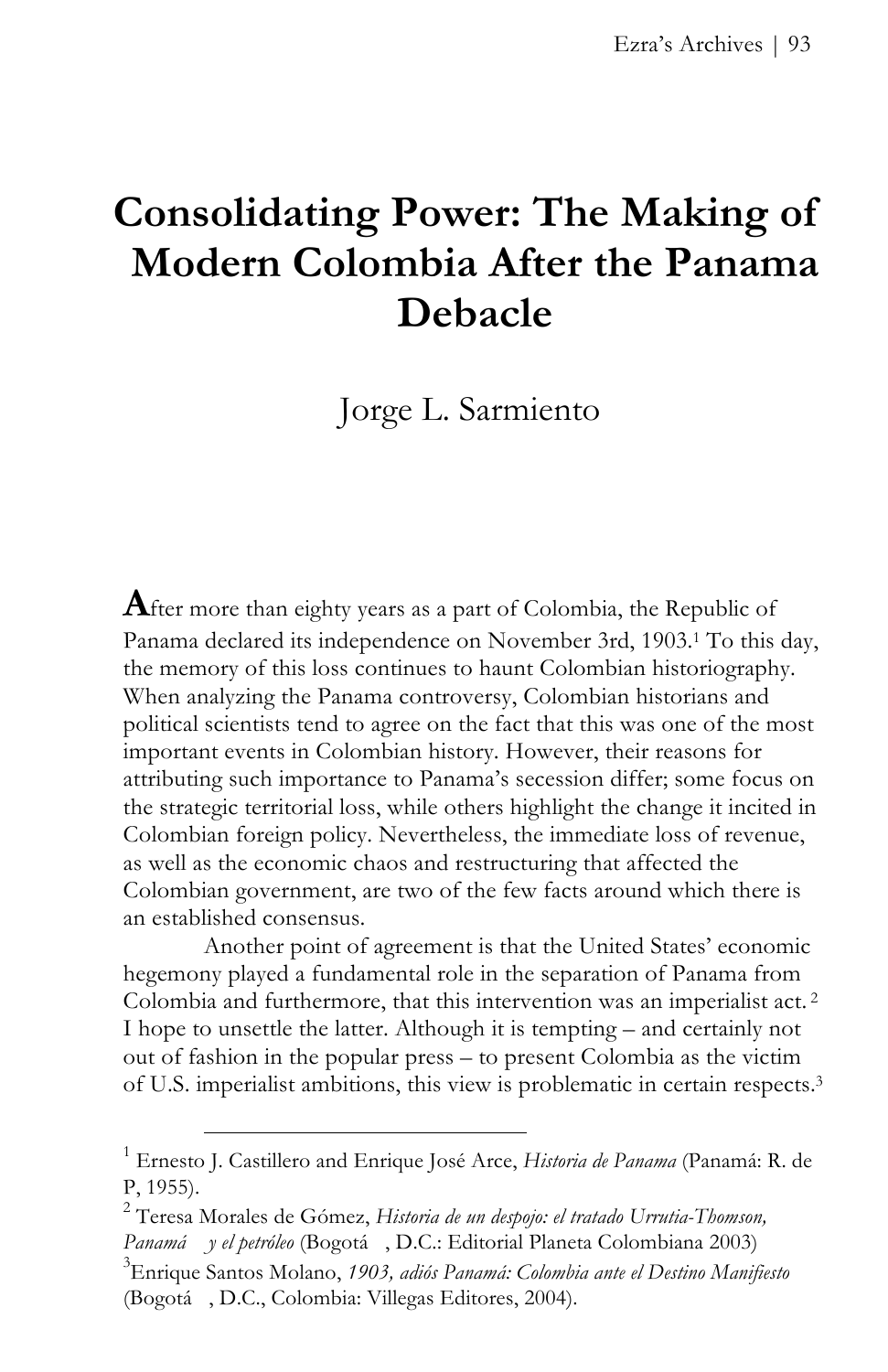Analyzing U.S.-Colombian relations and their consequences through an anti-imperialist lens takes away agency from the smaller actor and obscures other consequences of Panama's secession. The role of the United States is certainly a force that has shaped Colombia's history; however, it is not the only one, and I would argue, not the most important one when it comes to the aftermath of Panama's secession.

Panama's separation did more than bring economic doom and political shame to Colombia. The political and economic consolidation of the Colombian nation-state were facilitated by this international incident. To explain this assertion, it is crucial to have a clear understanding of what nation state means. In fact, a critical reading of *Imagined Communities: Reflections on the Origin and Spread of Nationalism* provides a helpful framework with which to analyze the development of the nation and nationalism that is essential to understand the Colombian situation. Although Anderson's analysis is helpful, when applied to Spanish America, it has a major shortcoming: it fails to account for the intranational economic divisions that became problematic later on as the new republics tried to consolidate their power. A look at what became of Bolívar's Gran Colombia is enough to realize that vice-royal territorial divisions, print capitalism, and a sense of otherness are not enough to account for Spanish-American state formation. Even as a smaller political unit, Colombia still struggled to become a 'nation' and to create a strong state. The most salient example of this state of affairs is the Panamanian secession, which proved just how weak the Colombian nation-state was until that point.

It is equally important to highlight several key aspects of the politico-economic situation in Colombia between 1810, when it first attempted to gain independence, and 1902, which marked the end of Colombia's last civil war. This is necessary in order to demonstrate that there were more important factors at play, other than U.S. imperialism, which contributed to Panama's separation. At this point, the role of the United States in the conflict will be considered to present a holistic picture of Panama's secession in 1903. Once this has been established, the aftermath of Panama's secession will be analyzed, beginning with Rafael Reyes's presidency in 1904 and culminating with the ratification of the Thompson-Urrutia Treaty in 1921. The treaty settled any pending issues between Colombia and the United States regarding Panama's secession. In this last section, the paper intends to demonstrate the strengthening of the 'nation-state' both as a result of economic development that was national – rather than regional – in scope and of nationalist political rhetoric that U.S. intervention prompted. With this in mind, I hope to reset the traditional anti-imperialist narrative given that its limited scope renders it inadequate for any analysis of the consequences of Panama's secession. By presenting Colombia solely as a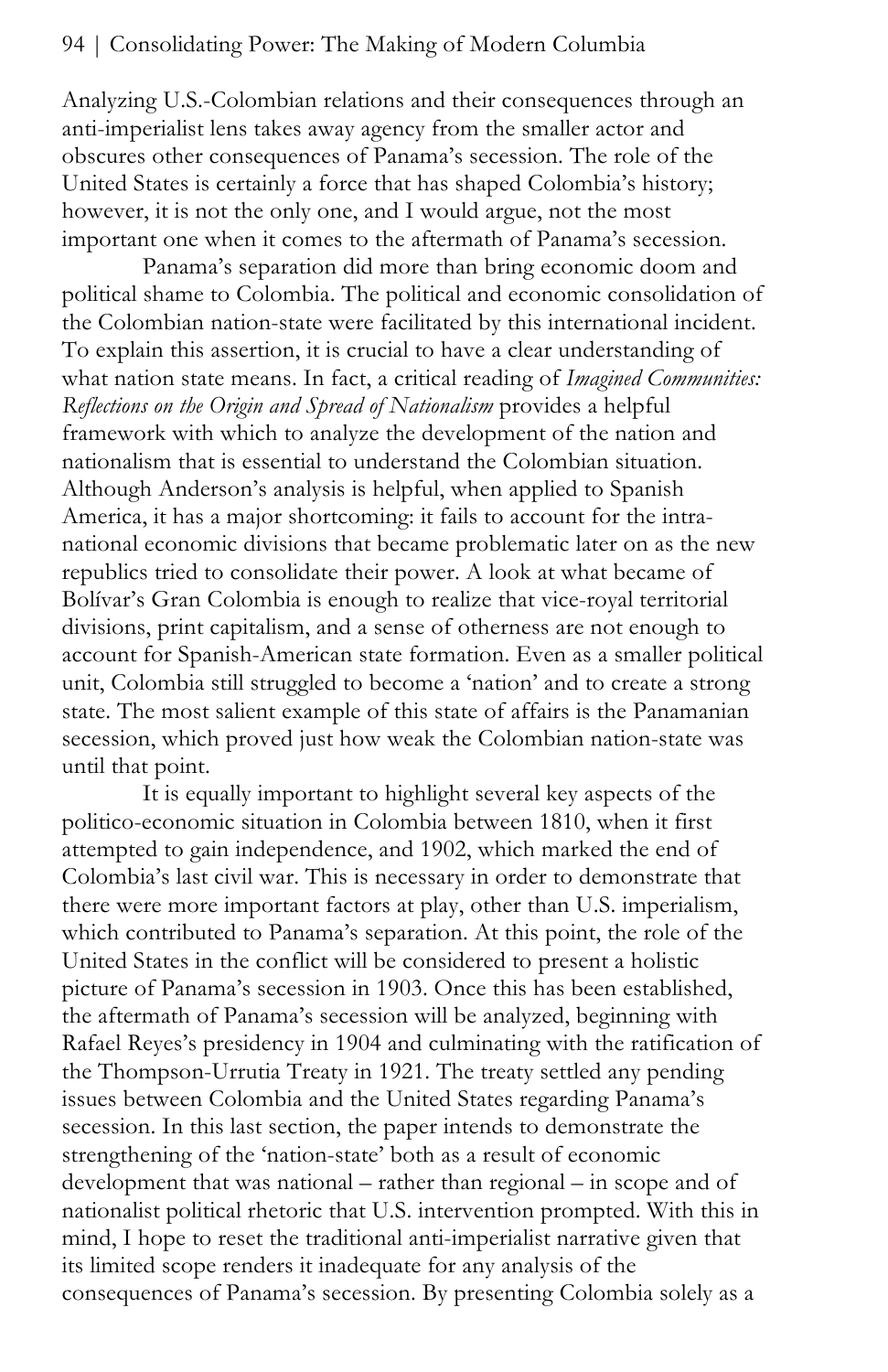victim of empire, Colombian historiography obscures, perhaps intentionally, the way in which the centralist Bogotá elite used the aftermath of the secession to finally consolidate its power.

## **Inside Colombia: 1810-1902**

With a history of territorial disconnect and internal conflicts, Colombia as a fragile whole had not confronted the changing continental economic reality – increasingly dominated by the United States – until Panama's secession in 1903. Throughout the 19th century, the Colombian political landscape was characterized by civil war and internal strife as members of the Liberal and Conservative parties competed for the control of national politics.

In order to demonstrate just how fragmented Colombia really was, it is important to talk about a period that historians have come to identify as la Patria Boba (the Foolish Fatherland). Traditional Colombian historiography identifies the Patria Boba as the period between 1810, when Colombia first declared its independence, and 1816, when the Spanish led a temporarily successful effort to re-conquest.4 This period is identified as 'foolish' because of the fact that during those four years, internal squabble within neo-Granadine territory did not permit the formation of an organized resistance to maintain independence. According to David Bushnell, the situation was somewhat inevitable given New Granada's topography and the distribution of its population. He maintains that, "geographic separation thus came to reinforce all the basic socioeconomic and cultural differences among major regions, and the result was an intense sectionalism that vastly complicated the first efforts at political organization."5

One must pay careful attention to the denomination of the conflict within the territory of New Granada as 'sectionalism.' As such, it implies a certain unity that has been broken, or sectionalized, and this can been used as a tool to justify the existence of the Colombian nation. This is evident in Bushnell's work when he speaks of the "internal disunity" that led New Granada to declare independence in a "piecemeal fashion," meaning that different provinces declared independence at different times, culminating with the establishment, in 1811, of a "general government of sorts under the United Provinces of New Granada."6 This traditional history creates a scholarly body of work that traces the

<sup>4</sup> David Bushnell, *The Making of Modern Colombia: A Nation in Spite of Itself*. (Berkeley: Univ. of California Press, 1993), 36.

<sup>5</sup> Ibid., 37.

<sup>6</sup> Ibid.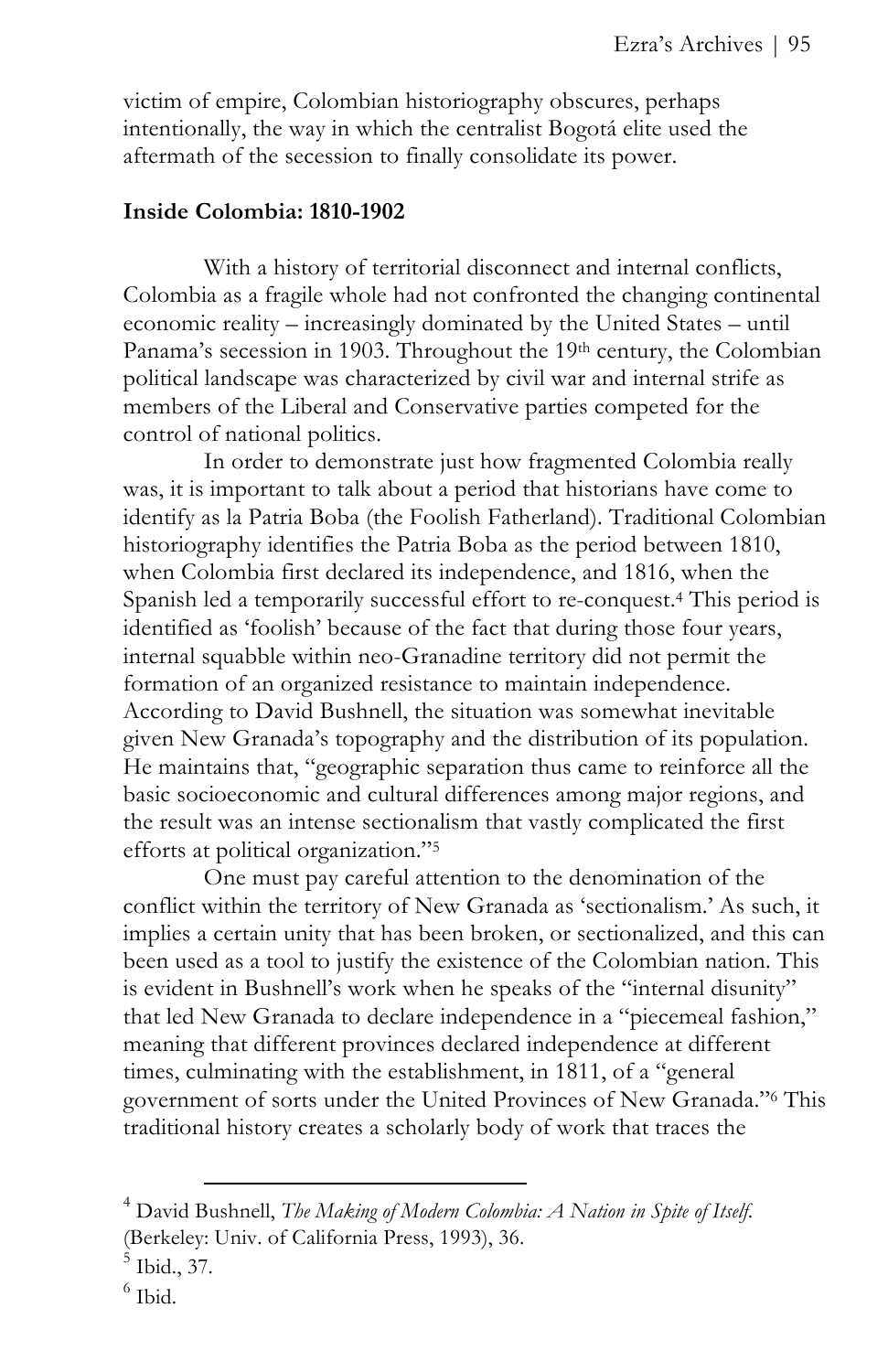existence of the Colombian nation to the very beginning of the wave of independence movements that swept across Spanish America. It is equally important to note what this history does not do: it does not mention that the rivalry within the different provinces in the Viceroyalty of New Granada was caused by forces greater than topography alone. As historian Alfonso Múnera points out, Foolish Fatherland is an allinclusive term that implies the false notion that the internal disunity within what today is Colombia was a result of the inexperienced elite that led the independence movement.<sup>7</sup>

The misleading nature of the concept becomes clear when one considers that during the Patria Boba, the governing junta of Cartagena de Indias – arguably one of the most important commercial and military centers of the Spanish Empire – established the independent Republic of Cartagena of the Indias, wishing to remain autonomous from Bogotá (in the province of Cundinamarca).8 A closer look at the differences between Cundinamarca and Cartagena – and the subsequent conflict between them – is essential to understand the regionalism that has been such a salient characteristic of Colombian history. With disparate economic realities and dissimilar social make-ups, the early dispute between Cartagena and Cundinamarca marked the beginning of Bogotá's long and arduous nation-building mission.

One of the most important contributing factors to the opposition between Cartagena and Bogotá was the distinct nature of their economies. Because of its location in the Caribbean, Cartagena served as one of the busiest ports in Spanish America.9 The Cartagena merchant elite organized the Commerce Consulate of Cartagena, which advocated for free trade in the Caribbean Sea and pushed particularly for trading wheat flour from the United States. The Caribbean elite's economic project was a direct threat to the economic growth of Bogotá and its surroundings. As an important agricultural center, this region of Colombia cultivated wheat and other staples. Cartagena's project would jeopardize the relative economic stability of the Andean region.10 Thus, the conflict that emerged between Bogotá and Cartagena during the period of independence was not a result of simple political inexperience but rather the clash between two regions with distinct economic priorities that necessitated different policies.

l

<sup>7</sup> Alfonso Mu nera, "El Caribe colombiano en la república andina: identidad y autonomía política en el siglo XIX" (*Caribbean Studies.* 29 (2): 1996), 213-237. 8 Ibid., p. 243.

<sup>9</sup> Miguel Malagón Pinzón, "El Consulado de Comercio de Cartagena" (*Revista Estudios Socio-Jurídicos*, 3 (2): 2001), 51-57

<sup>&</sup>lt;sup>10</sup> Múnera, "El Caribe colomiano," 220.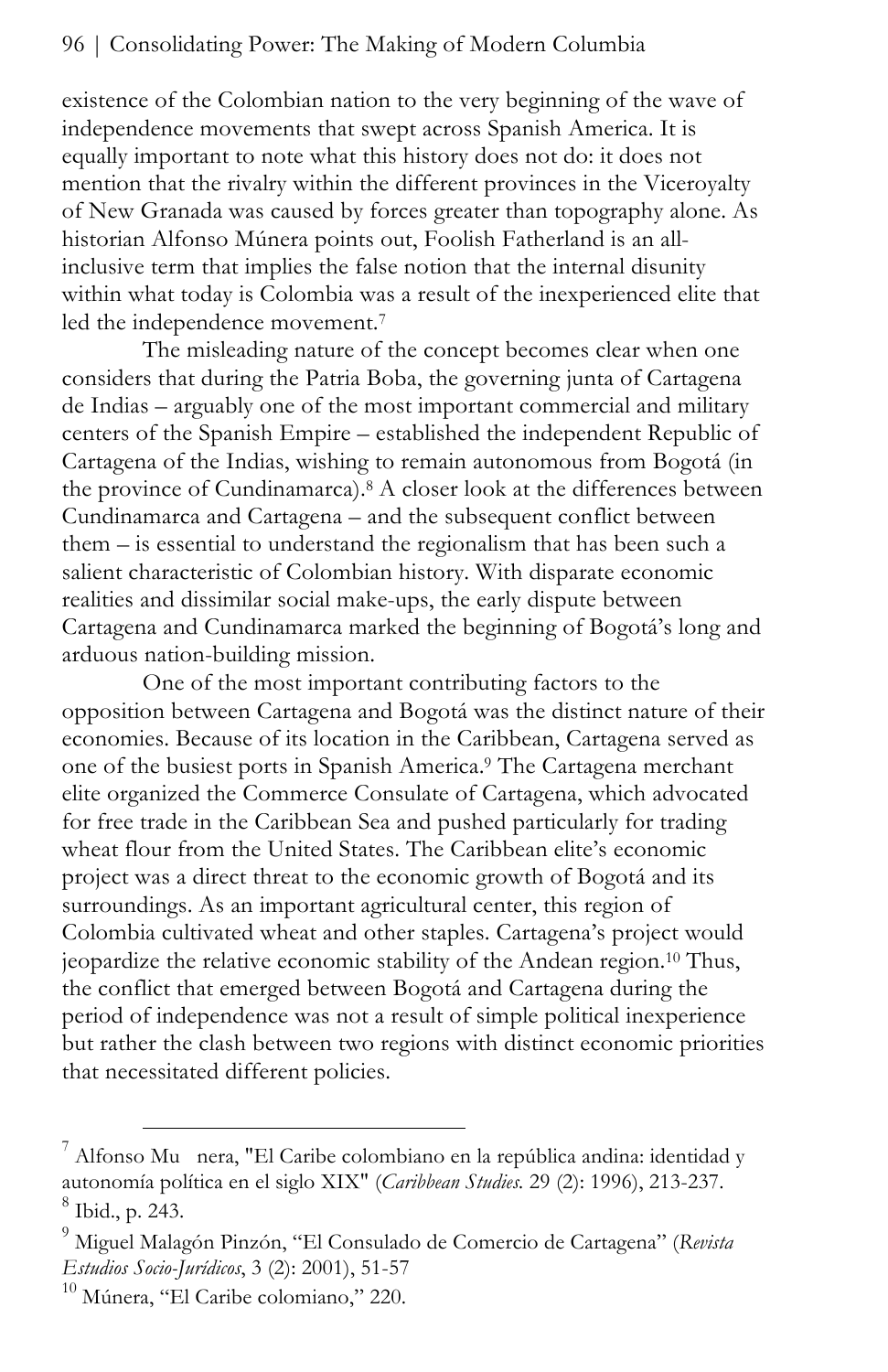Society too proved to be an important barrier for the integration of these two regions. Cartagena was a crucial port for the importation of African slaves and this led to the development of a population that was heavily made up by people of African descent. This was in sharp contrast with Cundinamarca, where the population was more homogeneous and the majority of inhabitants were the descendants of Spaniards.11 In Cartagena, racial mixing eventually gave birth to a prominent mulatto merchant class. Political activity there was "dominated to a great extent by mulattos and negroes" whose freedom within the new political order was guaranteed.12 This, however, did not sit well with the ideological currents of the time, when people of color were seen as inferior and many argued that tropical climates were not conducive to the development of civilization.13 Political leaders in Bogotá were very outspoken about their disdain, referring to mulattos and blacks in the Caribbean coast as savage and undisciplined. Thus, it should not come as a surprise that the inhabitants of the province of Cartagena were so determined in their mission to maintain autonomy. In Múnera's terms, "Cartagena's independence effectively eradicated the possibility of peacefully integrating both provinces under one nation."14 Both provinces remained independent from each other until the Spanish dealt a decisive blow from which Cartagena never truly recovered. Bogotá opted to let the province fall to make it easier to impose control from the Andean capital.

Unlike traditional historiography maintains, the Colombian nation was not truly a nation since its beginning. The ruling classes of several provinces had very different projects in mind that, as demonstrated, pitted those within the 'nation' against each other. Cartagena and Bogotá were by no means the only provinces with differing economies and societies. Nevertheless, theirs is an iconic example of the pervasive disunity that has characterized a significant portion of Colombia's history. By 1821 – only a few years after the Patria Boba – an army led by Simón Bolívar managed to liberate all of the Viceroyalty of New Granada, which included modern-day Colombia, Venezuela, Ecuador, Panama and the Mosquito Coast in present-day

<sup>11</sup> Ardila Urrego and Miguel Angel, *Intelectuales, estado y nacio n en Colombia: de la Guerra de los Mil Di as a la Constitucio n de 1991* (Bogota , D.C.: Universidad Central, Departamento de Investigaciones, 2002), 62.

<sup>12</sup> Múnera, "El Caribe colomiano," 229

<sup>13</sup> Urrego, *Intelectuales, estado y nacion en Columbia*, 62.

<sup>&</sup>lt;sup>14</sup> Múnera, "El Caribe colomiano," 222.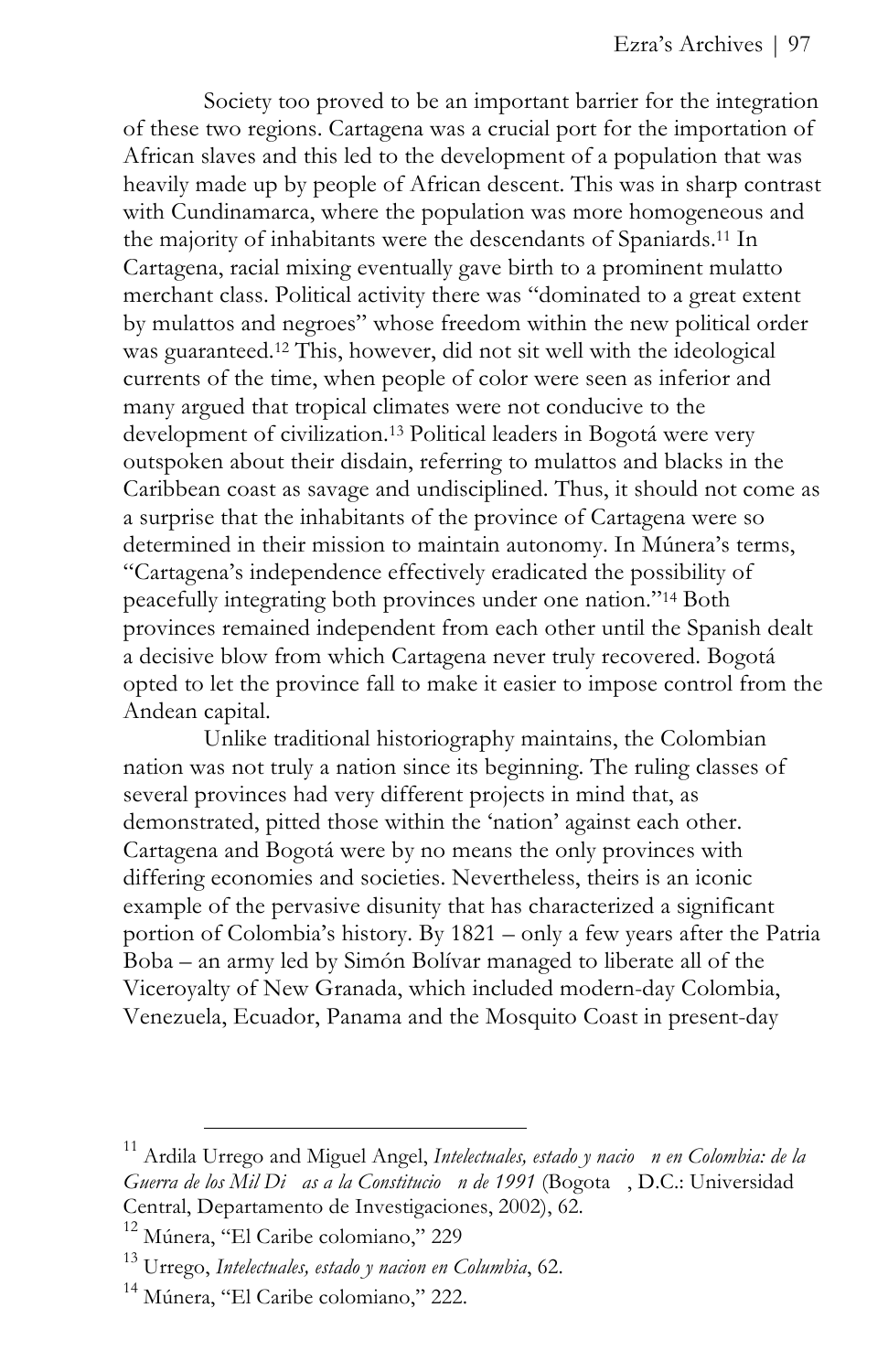Nicaragua.15 The Province of Panama later issued a decree by which it officially joined Gran Colombia, Bolívar's dream republic. Recall the 'piecemeal' fashion with which Bushnell described Colombia's independence. This stands in sharp contrast with the notion espoused by some Colombian historians that Panama was an organic part of Colombia.16 Since writing a history is a crucial endeavor for the creation of a nation-state, the existence of such narratives is not unexpected. However, it is certainly surprising that one hundred years after Panama's secession, some historians continue to promote the notion of a Colombian nation-state beyond the borders of the current one.

 The Gran Colombian experiment went ahead, with internal disunity and regionalism making an appearance once again. With a weaker Cartagena, the protagonists of this second clash were the elites of Bogotá and Caracas as the engineers of independence sought to create a unified political entity out of the newly liberated territory.

Despite great efforts to set up this new republic, Gran Colombia was doomed since its official establishment in 1821 by the same debate between federalism and centralism that affected present-day Colombia throughout much of its history. Under the authority of Francisco de Paula Santander, Gran Colombia underwent a series of liberal economic, educational, and religious reforms. Discontent throughout Ecuador and certain sections of Venezuela caused by those reforms precipitated a constitutional convention during which Venezuelan General Antonio Páez declared Venezuela's independence, followed shortly by Ecuador.<sup>17</sup> The resulting constitution was approved only in the provinces of New Granada and Panama. They went on to write yet another constitution in 1832, when the Republic of New Granada was officially established.

The republic of New Granada was divided into sixteen provinces that largely obeyed the territory's topography. The difficult topography and the precarious state of the economy made it extremely difficult to move from one province to the other. In some cases, it was even difficult to move within provinces.18 Even with fewer regions to worry about after Gran Colombia's disintegration, the Neo-Granadine state struggled to maintain its hold over a vast territory that was not easily navigable. Flirtation with federalism kept alive the provincial hopes of a more

l

<sup>15</sup> Navarro Figueroa, *Dominio Y Sociedad En El Panama Colombiano (1821-1903): escrutinio sociolo gico*, (Panama : Impresora Panama , 1978).

<sup>16</sup> Gustavo Montañez, "El Istmo de Panamá y Colombia: de Puente natural a juego geopolítico de la unión" in *Colombia y Panamá: la metamorfosis de la nación en el siglo XX* ed. Heraclio Bonilla and Gustavo Motañez, (Bogotá: Universidad

Nacional de Colombia, 2004), 177 – 200.<br><sup>17</sup> Bushnell, *The making of modern Colombia: a nation in spite of itself*, 70 – 72. 18 Ibid., 75.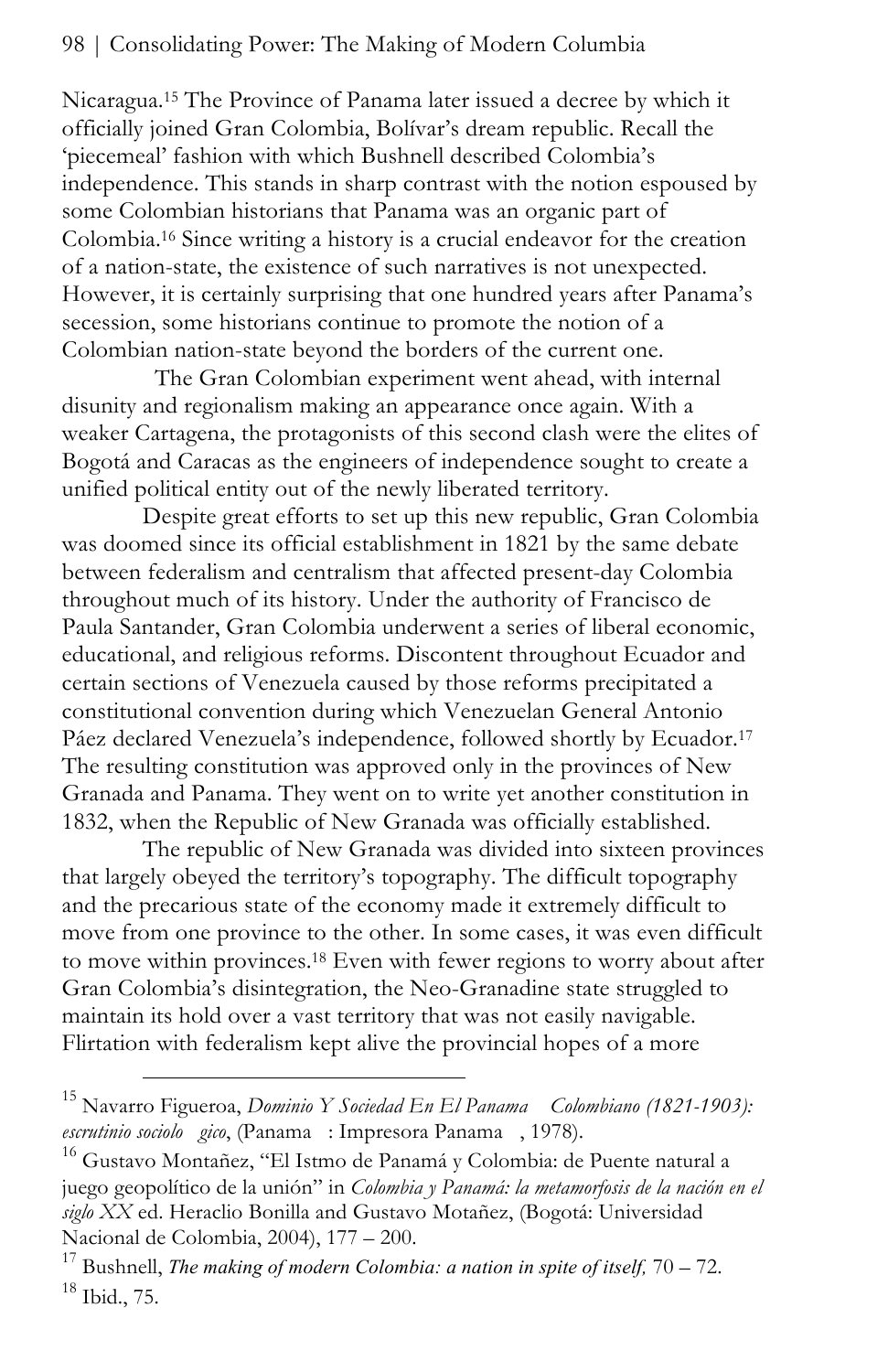autonomous government that would allow each one of the provincial elites to pursue their interests. In this newly established Republic of New Granada, one could speak of the existence of the Colombian state only because of the constitution.

Economic integration proved even more difficult. The provinces in the interior continued to be distinct from those in the Caribbean where (instead of agriculture) trade was the means of subsistence. Given the difficult topography of the nation, the Republic of New Granada was more of a collection of provinces rather than a unified state. Because of the poor state of the economy, the state had basically no means with which to actively enforce and oversee the creation of a stronger state. The nation was conspicuous by its absence.

The period between the creation of the Republic of New Granada (1832) and the separation of Panama from the Republic of Colombia in 1903 show this. Within this timeframe, the fragile State experienced seven civil wars and two name changes, a situation so grave that it resulted in the temporary secession of provinces like Cauca and Panama, among others.19 After its final and deadliest civil war, The Thousand Day's War (1899-1902) centralism became, once and for all, the underlying premise of the Colombian state. This structure would also become that of the nation 20

As evidenced by this overview of the ninety-two years encompassed between 1810 and 1902, the Colombian state was characterized by its weakness and its consistent inability to maintain the central government's authority vis-à-vis the differing interests of its provinces. The end of the Thousand Days' War, showed the vulnerability "of the concept of a Colombian nation, with a political system that did not have the capacity to negotiate the most urgent problem of the country's international agenda: devising a treaty whereby the United States acquired the rights to build, through Colombian territory, a canal that would join the Atlantic and Pacific oceans."21 This demonstrates that

 $19$  Arango de Restrepo and Glora Mercedes, "Estado Soberano del Cauca: asociaciones católicas, socioabilidades, conflictos y discursos politico religiosos, prolegómenos de la Guerra de 1876," in *Ganarse el cielo defendiendo la religion: Guerras civiles en Colombia, 1840-1902,* ed. Luis Javier Ortiz Mesa et al. (Medellín: Universidad Nacional de Colombia, 2005), 329.

<sup>20</sup> Brenda Escobar Guzmán, "La Guerra de los Mil Días vista a través de las memorias," in *Ganarse el cielo defendiendo la religion: Guerras civiles en Colombia, 1840- 1902,* ed. Luis Javier Ortiz Mesa et al. (Medellín: Universidad Nacional de Colombia, 2005), 250.

<sup>&</sup>lt;sup>21</sup> Thomas Fischer, "Antes de la separación de Panamá: la guerra de los Mil Días, el contexto internacional y el canal," (*Anuario Colombiano de Historia Social y de Cultura* 25, 1998), 73. Translation mine.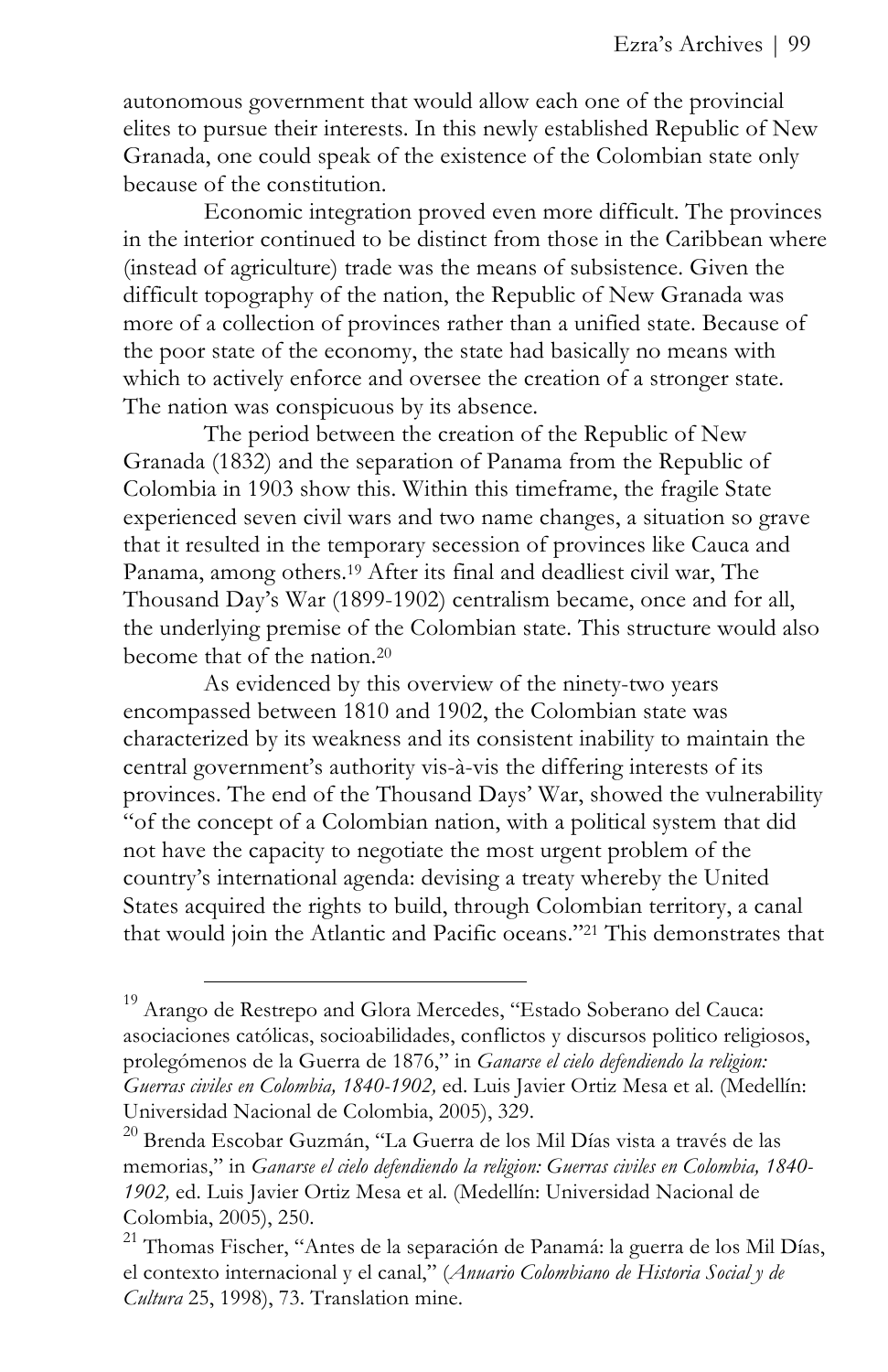the concept of a Colombian nation-state did not exist since the first declarations of independence in 1810. Furthermore, the problems of integration faced during the Patria Boba and again during the existence of Gran Colombia, albeit nuanced, exhibit a certain degree of thematic continuity. The relative geographic isolation of each province made it difficult to undertake a nationalizing project, exacerbated by the lack of government revenue. The role of historians in creating the Colombian nation-state needs to be emphasized once again. Throughout the years, they have provided the country with a history of unity that, as demonstrated, was not the case. Many of the works were quick to blame the United States and failed to recognize that the state was not very present in Panama, and that there were many other factors that were (at best) problematic in order to maintain Panama as a part of Colombia. 22

## **Global Geopolitics and Panama**

The Province of Panama did not prove easier to integrate into the Andean republic, whatever its name was. In fact, before it declared its independence once and for all in 1903, the province had already entertained the idea four times. The last attempt, in 1840, lasted a year, after which the commercial elite agreed – under the promise of greater independence to set economic policy – to be a part of the Republic of New Granada.23 Panama's population and weather were not very different from that of Cartagena. Therefore, it is not surprising that the rulers in Bogotá were not too preoccupied with the province itself if one keeps in mind the social ideologies previously discussed.

Panama did not represent much, economically or socially, for the government in Bogotá. During its brief period of independence in 1840, Panama had approached Great Britain with the hope to either become a

 $\overline{a}$ 

 $22$  "Much has been written about Panama – its canal, and its separation from Colombia – around the world. But very little has been written in Colombia, for it seems like Colombians have refused to systematically analyze this regrettable event… There are only three works that study this incident panoramically and systematically. Alvaro Rebolledo's Book, *Reseña politico-histórica del Canal Interoceánico,* published in 1930., Antonio José Uribe's *Colombia y los Estados Unidos*, and Oscar Terán's *Del Tratado Herrán-Hay al Tratado Hay-Bunau-Varilla* […] Without a doubt, these are inspired by the highest sense of Colombian patriotism. However, they are at fault for lacking the impartiality and objectivity that such an analysis calls for, and that cannot be asked of any of its authors: Rebolledo belonged to a generation that was too close to the drama, Uribe participated in it and Terán was one of the antagonists" –Eduardo Lemaitre, *Panama y su separacion de Colombia*, (Bogota : Banco Popular, 1972), 2-3. Translation mine.

 $23$  Ibid.,  $27 - 32$ .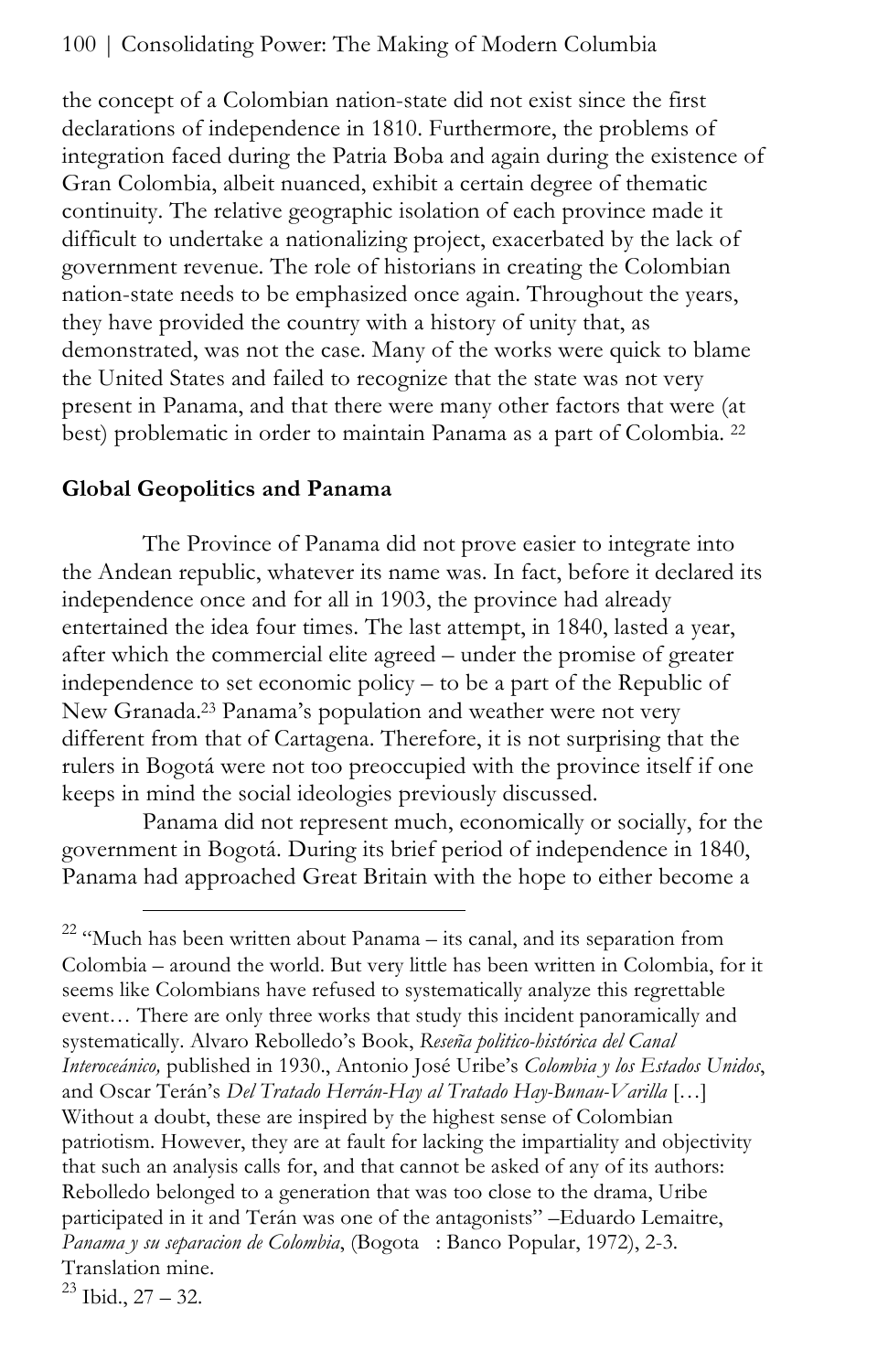part of the British Empire. Although Panama's elite later integrated the province back into New Granada, the idea of a possible British intrusion did not sit well with Santander's government in Bogotá.24 This led Santander to search elsewhere in a preventive effort to protect New Granada's sovereignty.

Serendipitously, the United States was expanding to the West, thereby making transit through the isthmus a necessity as it exploited the mineral resources in California.25 A treaty with New Granada proved most convenient. First of all, passage through the isthmus would significantly cut the distance traveled by sea to the West Coast (the alternative was around Cape Horn). Second, U.S. engagement in the region would check the ambitions of the British. It was this set of circumstances that led to the Mallarino-Bidlack Treaty of 1846. Through this treaty, the Republic of New Granada granted the United States significant transit rights over the isthmus. In exchange, the United States was to guarantee New Granada's sovereignty and property rights over the isthmus as well as its political neutrality.26 This treaty was the start of the stormy relationship between Colombia and the United States that ended in a highly publicized international incident.

The negotiations between New Granada and the United States worried a British Empire that still had Caribbean ambitions. It was in the spirit of avoiding future confrontation over such a crucial waterway that the United States and Great Britain signed the Clayton-Bulwer Treaty, whereby they agreed that undertaking the building of a canal would only be considered as a joint enterprise between the two powers.27 The strategic position of Panama had become evident to the largest world powers.

Two events in 1869 clearly showed for the united states of both Colombia and America that a canal must be built through the isthmus. First, there was the completion of the transcontinental railroad in the U.S.; this dealt a devastating blow to the isthmian economy that had, up until then, depended on the transit of Americans and their merchandise. The Colombian government realized that a canal had to be built to restore economic prosperity to the region. The second event was the completion of the Suez Canal; the United States government was newly determined to build a canal through the isthmus that would not only

<sup>24</sup> Andres Celestino Arauz and Patricia Pizzurno Gelos, *El Panama colombiano (1821-1903)*, (Panama: Primer Banco de Ahorros y Diario La Prensa de Panama, 1993), 127-128.

<sup>25</sup> Julie Greene, *The Canal Builders: Making America's Empire at the Panama Canal*. (New York: Penguin Press, 2009), 17.

<sup>26</sup> Araúz and Pizzurno, *El Panama colombiano,* 130.

<sup>27</sup> Ibid., 131.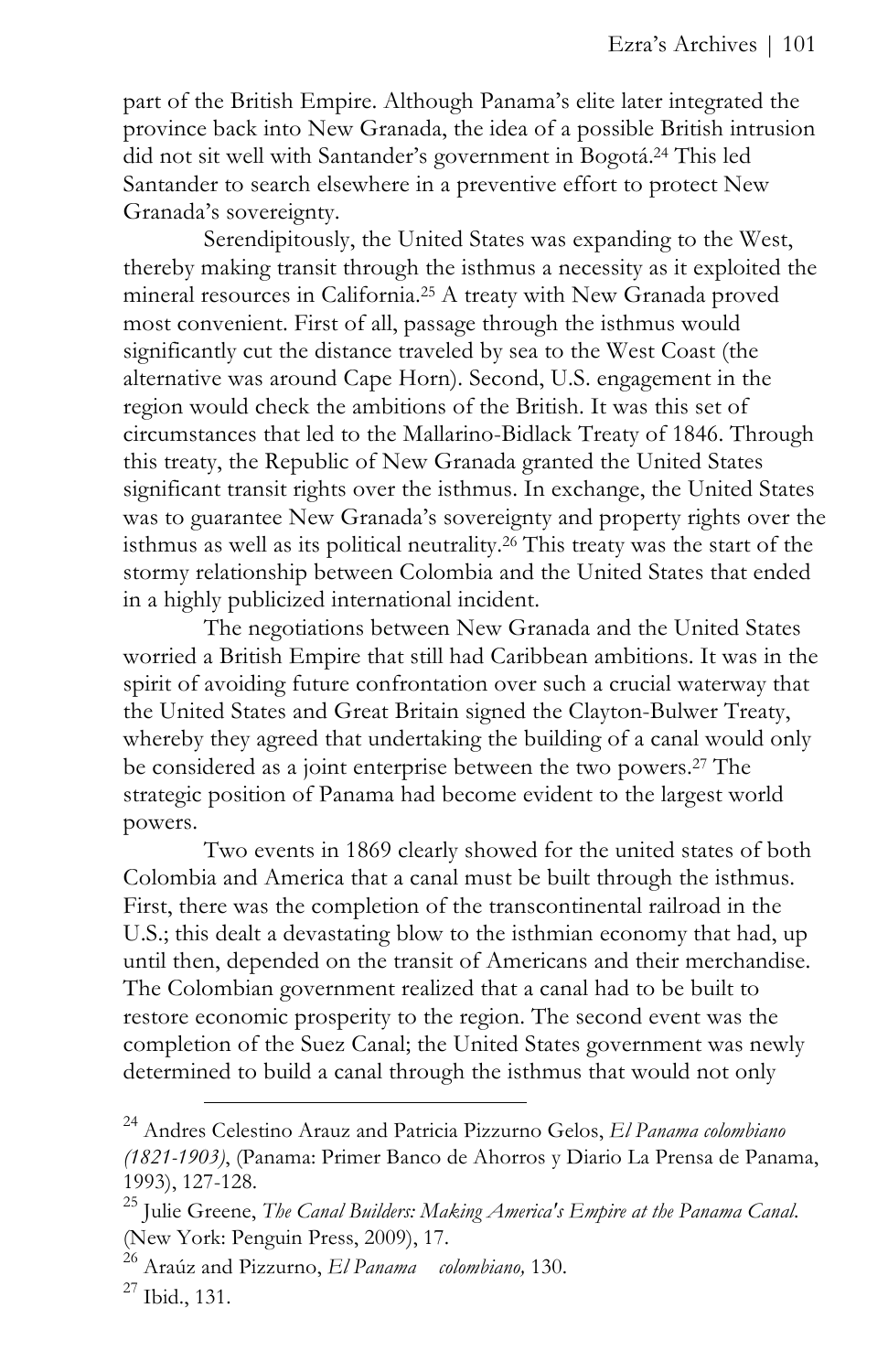facilitate American expansionism but also keep British economic rise in check; or at least compete with it.28 In order to justify its constant – and sometimes unwanted – interventions in Colombian territory during the many civil wars, the United States used the clause of the Mallarino-Bidlack Treaty that called for the United States to maintain the neutrality of the isthmus. The Colombian government was eager to renegotiate a treaty in order to avoid further unwanted intervention. Renegotiation attempts failed, and the lack of a new agreement meant maintaining a status quo that the Colombian government was no longer willing to accept; it sought France as an ally. However, the French enterprise failed and that, coupled with a British Empire focused in Asia, left the United States as the only nation with enough capital to build the canal as well as the desire to build a hemispheric economy that rivaled that of Britain. The interest of the United States in the canal became even greater in 1898 when the U.S. acquired Guam, the Philippines, and Hawaii.<sup>29</sup> Because Great Britain had a vested interest in total control of the Suez Canal, it was not difficult to renegotiate the Clayton-Bulwer Treaty with the United States. This meant that negotiations between Colombia and the U.S. could start.<sup>30</sup> The treaty that resulted from these negotiations was the Hay-Herrán Treaty, which granted the United States rights over a zone of the isthmus to build the canal. One of the most controversial stipulations of that treaty was that it granted the U.S. perpetual rights over the canal zone. This, among other things, led the Colombian government to reject the treaty, a measure that the Panamanian elite, the Frenchmen, and Theodore Roosevelt did not appreciate. The secessionist voices in Panama became louder, arguing that as a part of Colombia Panama was economically doomed. A confluence between French entrepreneurial interests, Panama, and Roosevelt's resolve proved stronger than Colombia's sovereignty and on November 3rd, 1903, just a year after the end of the Thousand Days' War, Panama declared its independence. The Colombian government sent troops to put down the rebellion but the Panama Railroad Company refused to transport them to the other side of the isthmus.<sup>31</sup> Two days after the secession, the U.S. government recognized the new republic and a treaty quickly granted the U.S. perpetual rights over the canal zone. Panama was lost.

 $\overline{a}$ 

 $28$  Ibid., 179.

<sup>29</sup> Greene, *The Canal Builders: Making America's Empire at the Panama Canal,* 19.

<sup>30</sup> Araúz & Pizzurno, *El Panama colombiano,* 285.

<sup>31</sup> Ibid., 288 - 292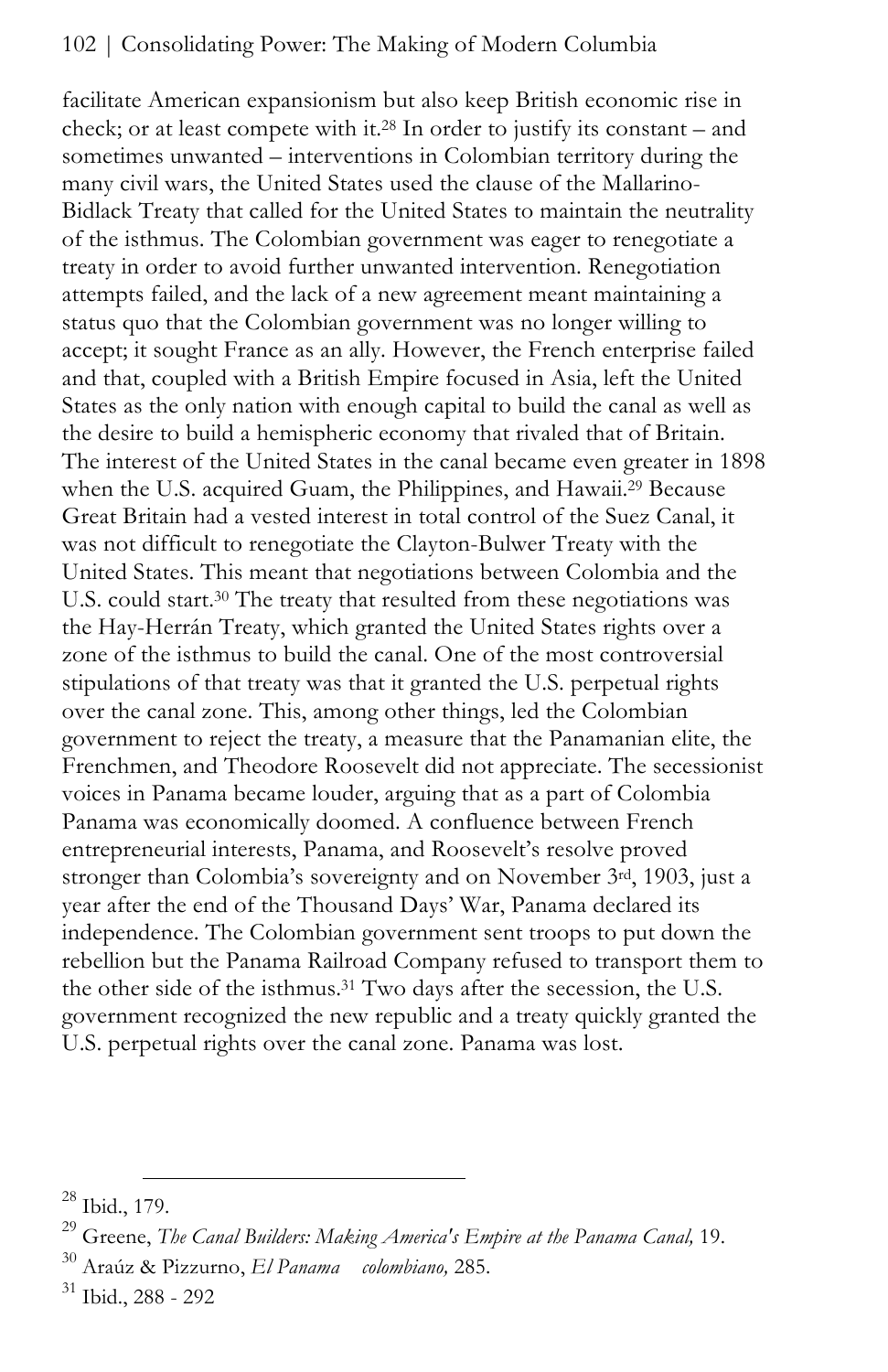## **After Panama's Separation: The Birth of Columbian Nation-State, 1904-1921**

Until Panama's secession, Colombia had maintained a colonial infrastructure that was adequate for a colonial economy of imports and exports rather than for fostering a unified national market.32 Although it is not certain whether or not this concern was already being discussed by the government before Panama's secession, its aftermath provides ample evidence that Colombian leaders wanted to focus on reshaping the economy in order to establish a strong state. Rafael Uribe Uribe, a notable Colombian general and intellectual, observed that:

> "Without a squadron, without an army, without industries, and without diplomacy, we lack all that is necessary to ensure that a country is heard in the international arena. It can almost be said that such a country loses the moral right to autonomy in the midst of countries that are strong and civilized."33

The words are harsh, but they show that he, like many others in the government in Bogotá, were aware of Colombia's challenges in the international arena. Sparked by Panama's secession, the central government knew that it had to take action in order to prevent other provinces from following Panama's example. The changes that Colombia underwent from 1904 to 1911 were crucial for the creation of the nationstate that the Bogotá elite had longed for.

Starting with President Reyes in 1904, the national government undertook reforms that, although modest, were veritable efforts to build a strong state and the capacity to build an imagined community (or at the very least, prevent the secession of other provinces). During his presidency, Reyes aimed to empower the central government and build a national economy at the expense of the regional economies that fractured the state. One of the first things he did was change the way in which public administrators were selected. For the first time, Reyes required that the candidates show expertise in the area of policy that they expected to be a part of. Another move to expand the power of the central government was the nationalization of the slaughter tax. His government also sought to stabilize Colombian currency, which suffered an inflation rate of 2,500 percent. This effort to maximize the government's solvency was undertaken partly to finance an infrastructural expansion. The

<sup>32</sup> Darío Mesa, "La vida política después de Panamá, 1903 – 1922" in *Manual de Historia de Colombia: Tomo III,* ed. Santiago Mutis Durán (Bogotá, Círculo de Lectores, 1982).

<sup>&</sup>lt;sup>33</sup> Uribe Uribe, quoted in Ibid., 95. Translation mine.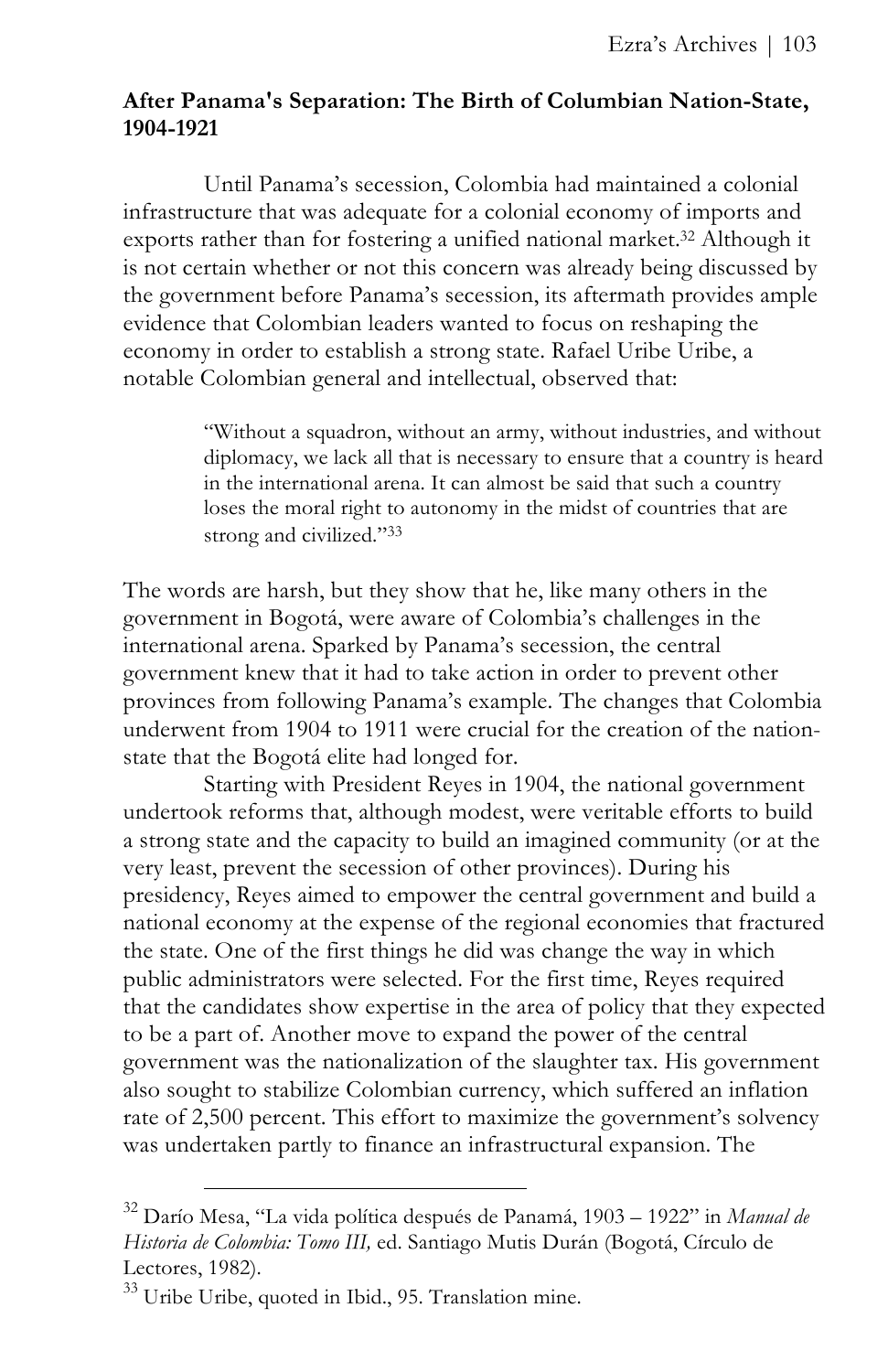process of funds allocation for public infrastructure, mainly railroads and roads, was also streamlined to give more power to central government.34 In a country prone to civil war, it is perhaps unexpected to see the implementation of such centralist reforms. Indeed, it is worth noting that these reforms encountered resistance from many who did not wish to see their regional autonomy reduced. However, the majority of congress agreed to Reyes' reforms because they were aware that if something was not done, secessionist tendencies in other parts of the country could become a reality. Reyes went farther than expected, dividing certain departments in order to prevent the concentration of power at the regional level, which led to the disruption of traditional regional allegiances.35 Finally, a central bank was re-established in order to regulate the fragmented monetary markets that existed in the country.36

Reyes recognized that the economic resources with which to carry out infrastructural reform were limited. Therefore, he also took steps to ensure that Colombia was once again attractive to foreign investment. Among other things, he resumed service of Colombia's foreign debt, and accepted most the creditors' demands. Although Reyes's dictatorial powers were controversial, his decision to negotiate a treaty with the United States for the loss of Panama was even more polemical. He was aware that normalizing relations with the United States would open Colombia once again to American investment. However, Reyes encountered insurmountable opposition with regards to this, and by 1909 he had to leave office.<sup>37</sup> Although his presidency was slightly unconventional, in the words if historian Darío Mesa, "Reyes explained Colombia's problem as two-fold: first, building the material foundations of the modern State to then exercise as much State sovereignty as those foundations permitted."38

Though implementing reforms motivated by Panama's secession, Colombian government officials rarely discussed the incident.39 One

l

37 Bushnell, *The making of modern Colombia: a nation in spite of itself*, 160

38 Mesa, La vida política después de Panamá, 1903 – 1922", 118.

 $34$  Ibid., 99-100.

<sup>35</sup> Ibid., 101.

<sup>36</sup> Carlos Eduardo Valencia, "Los costos fiscales para Bogotá de la pérdida de Panamá" in *Colombia y Panamá: la metamorfosis de la nación en el siglo XX*, ed. Heraclio Bonilla and Gustavo Motañez (Bogotá: Universidad Nacional de Colombia, 2004), 177 – 200.

<sup>&</sup>lt;sup>39</sup> Such reforms included the redistribution of Colombian states, renamed departments, which were broken up in order to debilitate "the power of these territorial, subnational entities in order to avoid separations like Panama's". Montañez, "El Istmo de Panamá y Colombia: de Puente natural a juego geopolítico de la unión." 150.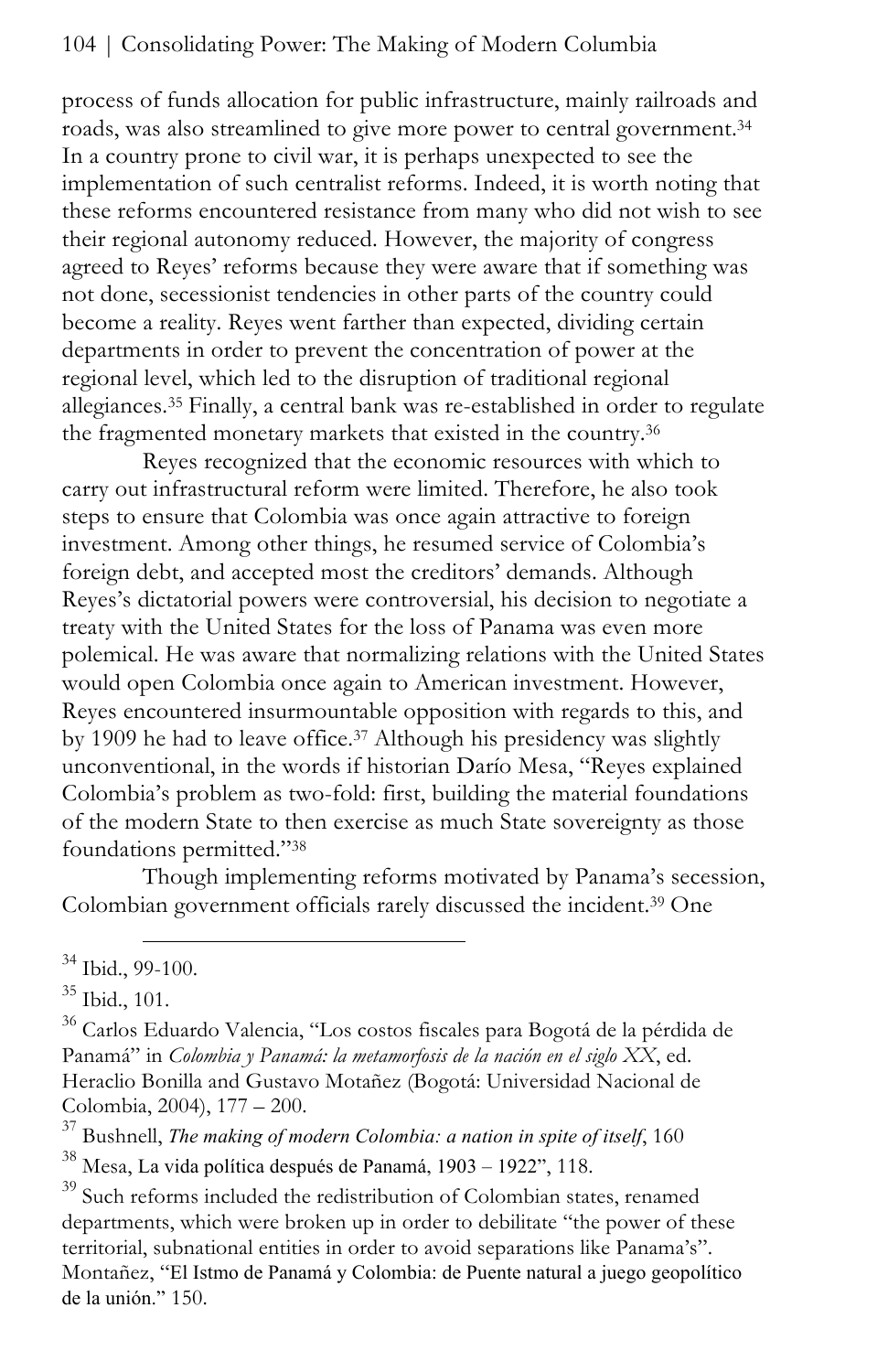historian has noted that, "paradoxically, after Panama's separation, the governing elite was more interested in allowing the incident to fall into obscurity… They opted instead for silence, promoting a subtle national amnesia with regards to that subject."40 The silence was broken in 1911 at the University of California, Berkeley, where ex-president Roosevelt made controversial remarks that brought the Panama incident to the center of the international spotlight. In his speech, Roosevelt asserted, "*I took the Canal Zone*, [my emphasis] and let Congress debate, and while the debate goes on the canal does also."41 Roosevelt also wrote an editorial for *The Outlook* in October 7, 1911 in which he described Colombia as "utterly incompetent to perform the ordinary governmental duties expected of a civilized state," described its government officials as "a succession of banditti," and further justified his actions by claiming that the U.S. "did harm to no one save as harm is done to a bandit by a policeman who deprives him of his chance of blackmail." The controversial public conversation that ensued was not very consequential in the sense that it did not help Colombia regain lost territory. However, the controversy did have a very important effect: it was a factor that helped legitimize – nationally and internationally – the existence of a Bogotá-led Colombian nation-state that had struggled to exist for almost a century but was now well on its way to building a strong state. Partially because of Panama's separation, several key political differences were resolved, leading to a peaceful period in which capitalism expanded largely due to coffee exports.<sup>42</sup> The humiliation of losing national territory made it evident to Colombian politicians that internal strife could lead to more territorial loss, and that was a price they were no longer willing to pay.

Panama's separation represented a flagrant disregard for Colombian sovereignty and a significant loss of revenue. As expected, Colombian government officials rushed to qualify Roosevelt's remarks as an imperialist affront. Francisco Escobar, the Colombian Consul-General for the United States, immediately wrote a letter to Roosevelt which was published by the New York Times and other newspapers. Although certainly scathing towards Roosevelt, certain passages provide us with a glimpse of the complicated relationship between Colombia and the United States:

<sup>&</sup>lt;u>.</u>  $40$  Montañez, 199.

<sup>41</sup> Anonymous, 1911. *"'I took the Isthmus'; ex-President Roosevelt's confession, Colombia's protest, and editorial comment by American newspapers on "How the United States acquired the right to build the Panama canal."* New York: [M.B. Brown Print. Co.].

<sup>42</sup> Charles Bergquist, "Panamá y los orígenes sociales del imperialismo norteamericano," in *Colombia y Panamá: la metamorfosis de la nación en el siglo XX*,  $177 - 200.$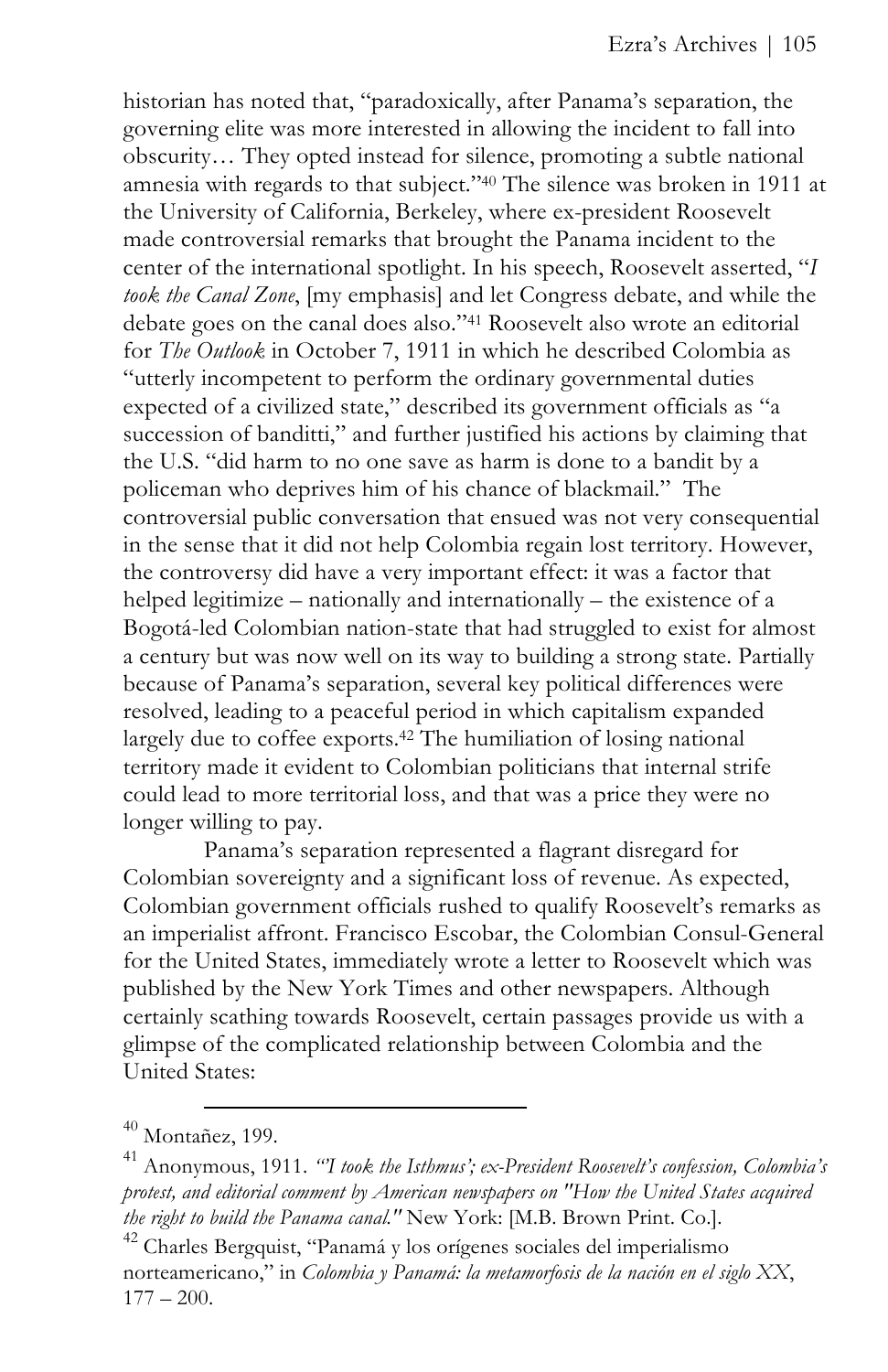Sir: former presidents of the United States have stepped down from the highest position attainable by mortal man to again become private citizens of this great Republic, and have carried with them … the dignity of their office and the respect of their fellow-countrymen. You have elected a different course and … have forfeited the consideration due to the high office you once held. You can now pretend only to such respect as you as a man deserve. I say this to make it quite clear that I am addressing you as an individual, and do not wish to reflect either upon the Government or the people of the United States, for whom I have the deepest respect and regard ... In default of argument, such is the unseemly language [presented above] you use to justify the rape of the Isthmus and refute the oftrepeated charges that you deal unfairly with Colombia; that you violated a public treaty [Mallarino-Bidlack Treaty] … as to permit your friends who were interested in the Panama Canal Company to put through their \$40,000,000 deal … that you prostituted the navy of the United States to the same end … You hurl insults and slanders at the unfortunate country that you robbed of her most valuable

possession…

In the introduction, Escobar takes care to make it clear that he is insulting Roosevelt and not the government of the United States. However, it is important to keep in mind the reforms that the Colombian government was trying to achieve. Although President Carlos Restrepo was now in power, he was just as committed as Reyes to continue strengthening the Colombian state. The fiscal reforms encouraged by Reyes did create more revenue, but the expansion of the national infrastructure envisioned by the president still required foreign investment. The weight of this consideration is evident in the consul's letter. By explicitly stating that he does not mean to insult the U.S. government, he is avoiding detrimental consequences for Colombia's relationship with the United States.

Another salient characteristic of Escobar's letter is the language with which he victimizes Colombia. In addition to referencing rape, he speaks of Roosevelt's unfair treatment towards Colombia, which is described as an unfortunate victim of robbery. Based on the state of the Colombian economy, the country did not have the means to go to war against the United States. The only option left was to take the United States to the Permanent Court of Arbitration and allow international law to do justice by the "raped republic." The United States never agreed to arbitration. Under those circumstances, there was little that the Colombian government could do but assimilate its loss.

Despite the fact that Colombia did not recover its territory, one must be careful to not dismiss the consequences of the 1911 debate. In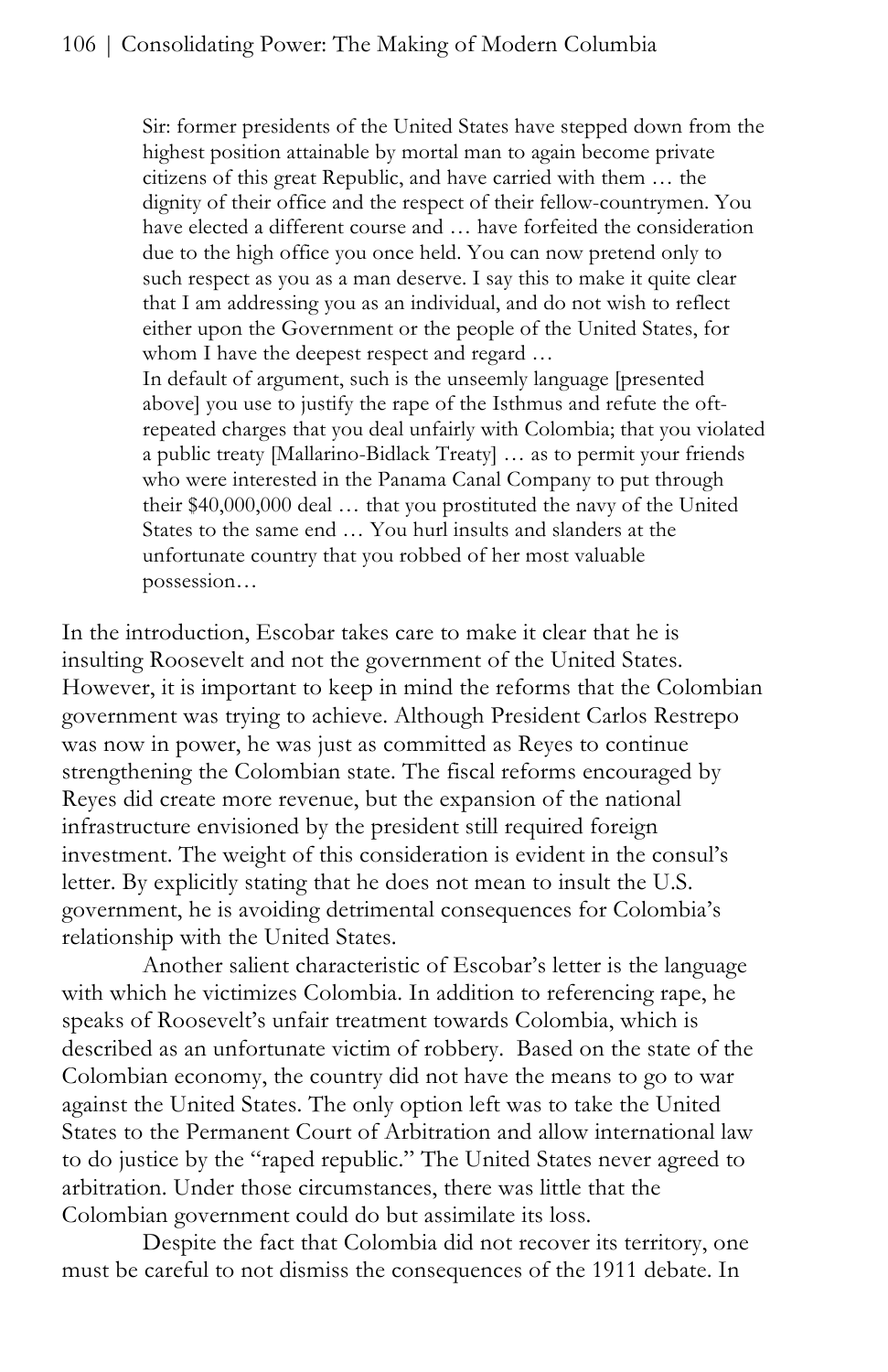fact, a New York Times editorial read, "Why arbitrate a dispute as to which any just tribunal would certainly find against us? ... There are a great many people of the United States who would like to be able to look South America in the face without blushing."43 Together with the strengthening state, the international recognition of Colombia's complaint legitimized the Colombian nation both to its inhabitants and around the world. The United States – partially seeking to ameliorate its image in Latin America and partially seeking to exploit Colombia's coffee, oil, and other agricultural goods – sought to normalize relations with Colombia in 1914. This effort was welcomed by Restrepo's administration. In the resulting Thompson-Urrutia Treaty, Colombia would agree to recognize Panama's sovereignty in exchange for \$25 million in compensation, the right to transport its military through the canal, and the right to transport commercial goods through the canal subject to the same fees as the United States.<sup>44</sup>

Before the U.S. government was able to ratify this treaty, World War I started and American participation delayed its ratification. The Thompson-Urrutia Treaty was finally ratified in 1921, which brought a much-needed cash injection to Colombia. The fact that Colombia had access to the canal drastically altered economic patterns in its Pacific coast and the Valle del Cauca regions. Here, coffee exports benefited relations with the U.S., because access to the canal meant quick access to the American markets.45 Additionally, transportation costs decreased further thanks to the new railroads funded by the Colombian government. This prompted the emergence of new economic patterns that, coupled with the other reforms, reduced economic regionalism in the country.

The efforts to consistently attract American investments were motivated by both the desperate economic situation of the country and the desire to acquire enough economic capital to actually build a nationstate. These efforts defined, for the first time, the foreign policy of the nascent Colombian nation-state. Given Colombia's internal problems, its foreign policy was rather limited. It is true that there was commerce with Great Britain, the United States, and France, among others.46 However,

<sup>43</sup>Anonymous, 1911. *"'I took the Isthmus'; ex-President Roosevelt's confession, Colombia's protest, and editorial comment by American newspapers on "How the United States acquired the right to build the Panama canal."* New York: [M.B. Brown Print. Co.].

<sup>44</sup> Morales de Gómez, *Historia de un despojo: el tratado Urrutia-Thomson, Panamá y el petróleo*, 115.

<sup>45</sup> Montañez, El Istmo de Panamá y Colombia: de Puente natural a juego geopolítico de la unión", 151.

<sup>46</sup> Charles Pepper, *Report on Trade Conditions in Colombia* (Washington: Government Printing Office, 1907).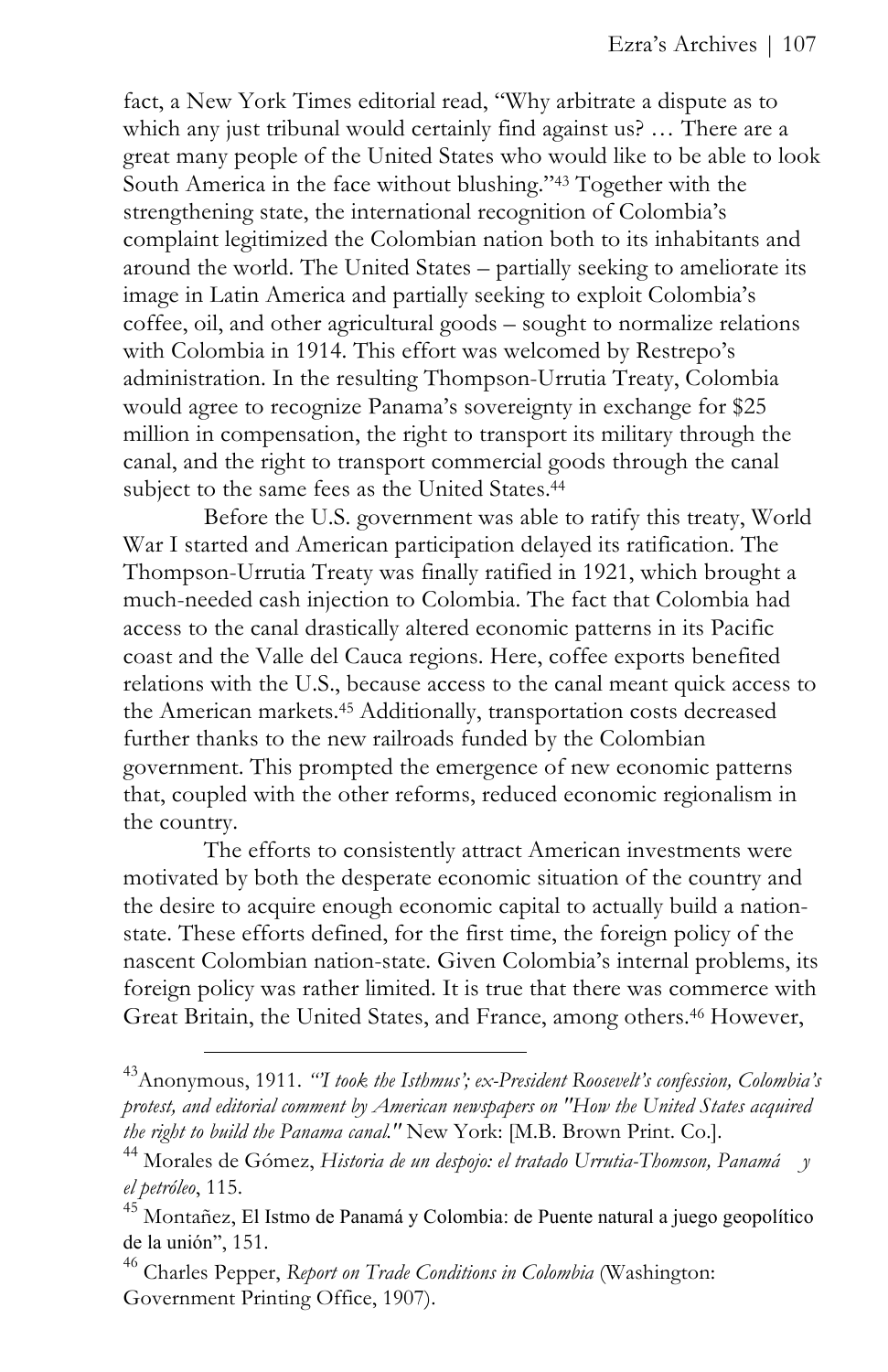the most notable acts in the international sphere had to do with the Panama Canal, starting with the Mallarino-Bidlack Treaty in 1846. It was then that the Colombian government started trying to organize its foreign policy.47 In fact, several political scientists of different backgrounds have identified Panama as the guiding factor of Colombian foreign policy citing that year as a starting point.48 However, it isn't until Panama's secession that an identifiable effort to build an organized foreign policy is conceived.

This what political scientist Martha Ardila argues in *¿Cambio de norte? Momentos críticos de la política exterior colombiana.* In her book, Ardila argues that Panama's loss was a catalyst in Colombian foreign relations as there was an effort to organize a policy that was, up until then, poorly defined. Ardila argues that Colombia has been in a position that she terms "active subordination." She characterizes the period from 1914 to 1930 as a pragmatic effort to approach each other almost entirely for economic reasons: the U.S. looking for raw materials, Colombia for foreign capital with which to push forward its project to build a modern nation-state (proyecto modernizador del Estado).49

This distinct form of Colombian foreign policy has been identified by Colombian academics as "réspice polum," looking towards the North Pole. In her description of this period, Ardila maintains Colombia's foreign policy in terms of an economic exchange – one where the United States has the economic capital Colombia needs to modernize. This reality drives foreign policy towards the northern neighbor. Although her analysis provides a helpful frame with which to understand this "opportunistic" view, it is narrow insofar as it excessively treats the State as an actor, which at some point lessens the responsibility of individual policy makers in Colombia. The policy of réspice polum was driven by the Bogotá elite that, as has been demonstrated, needed to build a nation-state. Additionally, the growing influence of the coffee producing elite, which would certainly benefit from an increasing relationship with the United States, was another factor driving the foreign policy decisions of Colombian presidents and diplomats.

 $\overline{a}$ 

<sup>47</sup> Benjamín Ardila Duarte, "El área económica en las relaciones internacionales," in *Revista Credencial Historia* (Bogotá, Colombia. Edición 220. Agosto de 2006).

<sup>48</sup> See Stephen J. Randall, *Colombia and the United States: Hegemony and Interdependence* (Athens, G.A.: University of Georgia Press, 1992) and Martha Ardila, *¿Cambio de norte? Momentos críticos de la política exterior colombiana*. (Bogotá, Colombia : UN, Instituto de Estudios Políticos y Relaciones Internacionales: Tercer Mundo Editores, 1991).

<sup>49</sup> Ardila, *¿Cambio de norte?.*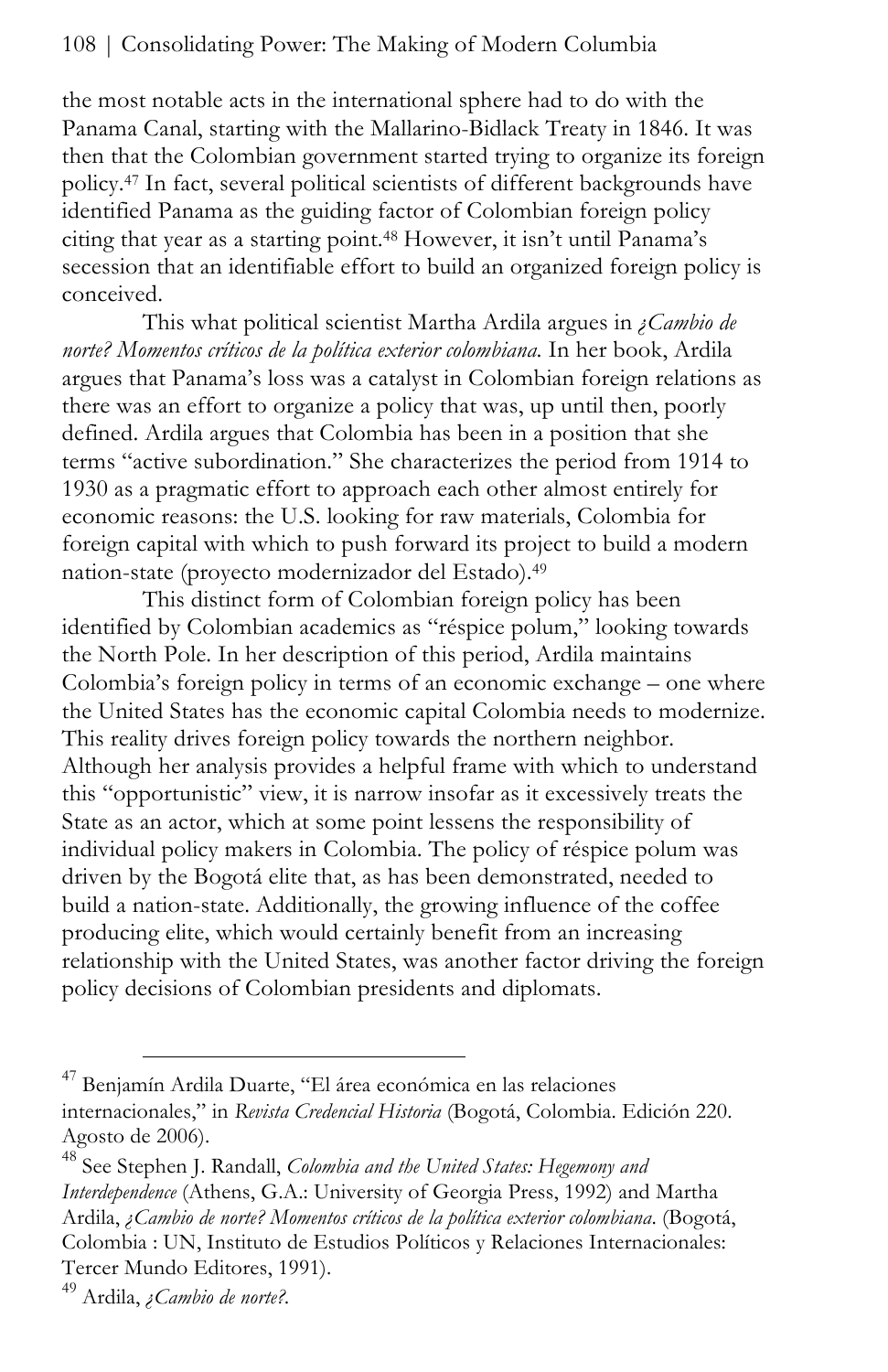Although Colombia's access to the Panama Canal altered many of the regional economic patterns that were once damaging for national unity, the influence of exports on the nation's economy was ever increasing. The coffee-growing elite had a growing influence in Colombia's foreign policy as they looked to expand coffee's international market. This displaced earlier regional conflicts with different economic dynamics within the country. The development of Colombia's foreign policy can be seen as one more step towards the establishment of the Colombian nation, this time in the international arena.

The period of 1904 to 1921 was crucial not only for the economic development of the state and a defined foreign policy but also for the development of the 'model' Colombian citizen. By 1903, Bogotá's failure to create a nation-state was evident. Thus, the same time period in which the government oversaw the emergence of the Colombian state also oversaw the foundation of the nation. The ideology of the time viewed white as the desirable race. Panama, mostly inhabited by blacks and Native Americans, never really had a place in the national image of the Bogotá elite. Panama's separation made Colombia slightly more homogenous, and thus easier to imagine as one nation. <sup>50</sup> Nevertheless, Colombian intellectuals continued to attribute part of the country's woes to its racial make-up. In his book *Fronteras imaginadas: la construcción de las razas y de la geografía en el siglo XIX colombiano*, Alfonso Múnera describes the way in which the Bogotá ruling class envisioned the Colombian citizen. Citing a prominent Colombian intellectual, Múnera shows how the elite viewed Bogotá as the cradle for the best elements of civilization. This of course meant that the ideal Colombian citizen under Bogotá's leadership was white and 'civilized,' a concept that marginalized other groups within the nation while at the same time forcing them to be a part of it.51 It was during this period of time that the image of the Bogotano prevailed in the Colombian imaginary as the ideal citizen, an idea reinforced by Bogotá's increased dominance of the state since 1904. This is, once again, evidence of a silencing of sorts that served a nationbuilding purpose.

Given the historiographical trajectory of the nation state, it may seem surprising to hear historians like Gustavo Montañez say that, "the greatest loss from Panama's separation was human, Panamanians themselves, whose talent, cultural diversity and potential is

<sup>&</sup>lt;u>.</u>  $50$  Bushnell, 154.

<sup>51</sup> Alfonso Munera, *Fronteras imaginadas: la construccion de las razas y de la geografia en el siglo XIX colombiano* (Bogota: Planeta, 2005).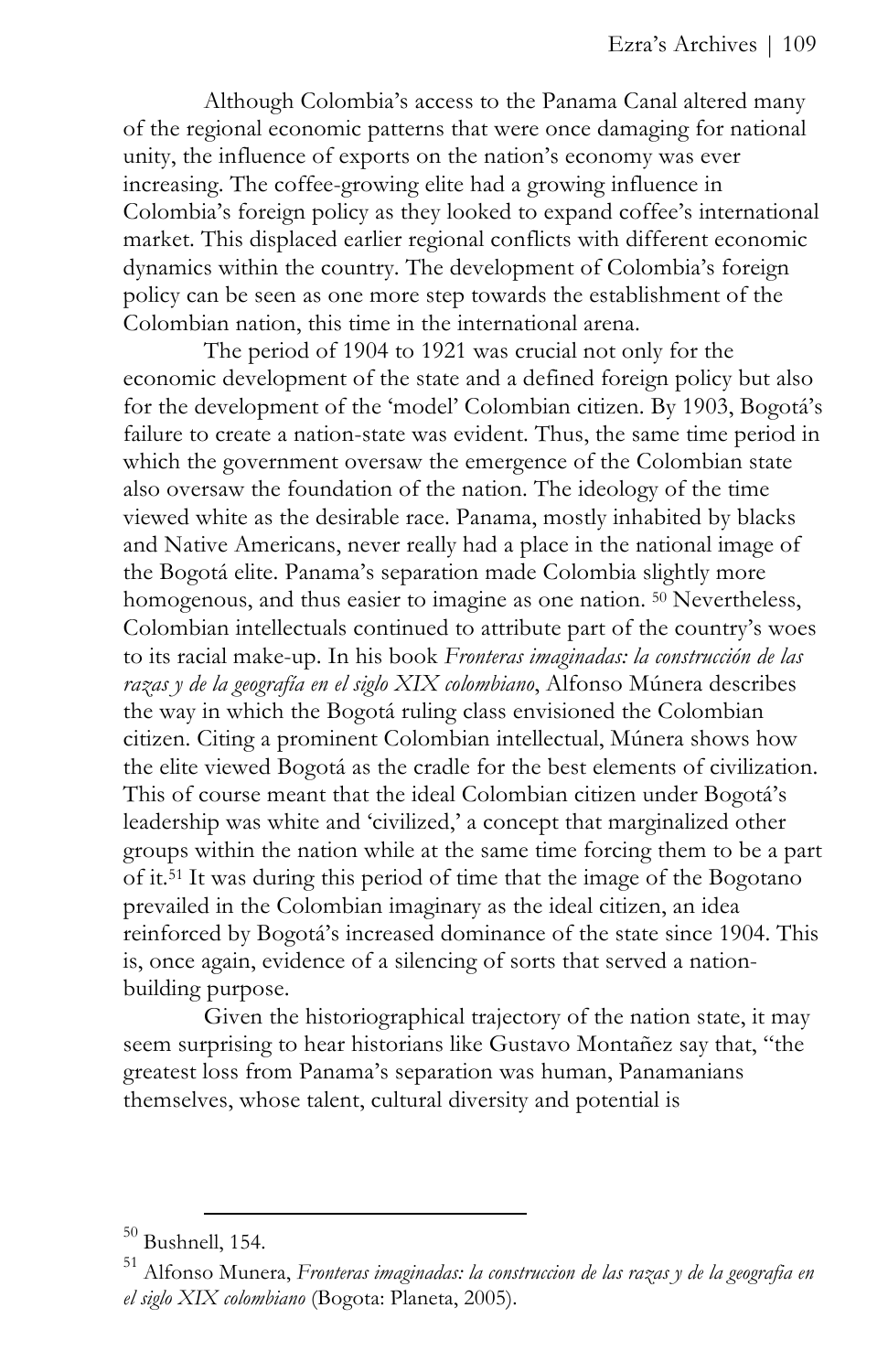unquantifiable."52 On a superficial level, his statement represents the development of racial tolerance and appreciation for diversity that characterized the end of the 20<sup>th</sup> century. However, his work, one hundred years after Panama's separation, is still reluctant to accept Panama's loss. Indeed, he goes as far as suggesting that both countries should "owe each other a second chance and should start thinking about Colombia and Panama as one country."53 This pervasive unwillingness to accept Panama's separation as definitive speaks to a body of work that imagines a nation-state beyond its capacity to govern.

## **Conclusion**

l

Neither the nation nor the state is organic. Therefore, the nationstate is not organic either; instead, it is built by groups of people who make a conscious effort to define what the nation state is and is not. In the process, certain characteristics become a part of the national image while others are excluded from it. This is certainly the case for Colombia, which, despite gaining definitive independence from Spain in the 1820s, had consistently failed to establish a nation-state until after the separation of Panama in 1903.54 The loss Panama was largely an imperialist affront orchestrated by the United States. However, the fact that the idea resonated within the Panamanian elite so long after Colombia's independence from Spain is further evidence of the Colombian nationstate's failure.

Colombian historiography, even today, continues to victimize Colombia in 1903. The subsequent years, until 1921, are presented as a period in which the country had no choice but to seek the United States in order to ameliorate its economic problems. This narrative is

<sup>54</sup> "La separación de Panamá fue un hecho inequívoco que demostró el fracaso del Estado Colombiano y de sus gobiernos en relación con la búsqueda de alternativas viables y dignas para el asunto del canal. Fracasó el Estado porque en los términos de su significación formal, en aquella época, una de sus funciones fundamentales era el mantenimiento de la unidad territorial. [The separation of Panama unequivocally demonstrated the failure of Colombian state and its government in relation to the search for viable alternatives for the canal project. The state failed because, in the terms of its legal responsibilities, one of its fundamental functions was the maintenance of territorial unity]." Montañez, El Istmo de Panamá y Colombia: de Puente natural a juego geopolítico de la unión", 151.

 $52$  Montañez. El Istmo de Panamá y Colombia: de Puente natural a juego geopolítico de la unión." In *Colombia y Panamá: la metamorfosis de la nación en el siglo XX*. Edited by Heraclio Bonilla and Gustavo Motañez, 149.

<sup>&</sup>lt;sup>53</sup> Ibid., 153. Original quote: "Parece cuestión de simple dignidad histórica que nuestros pueblos ensayen una segunda oportunidad y comiencen a pensar que Colombia y Panamá puedan volver a ser un solo país en el futuro."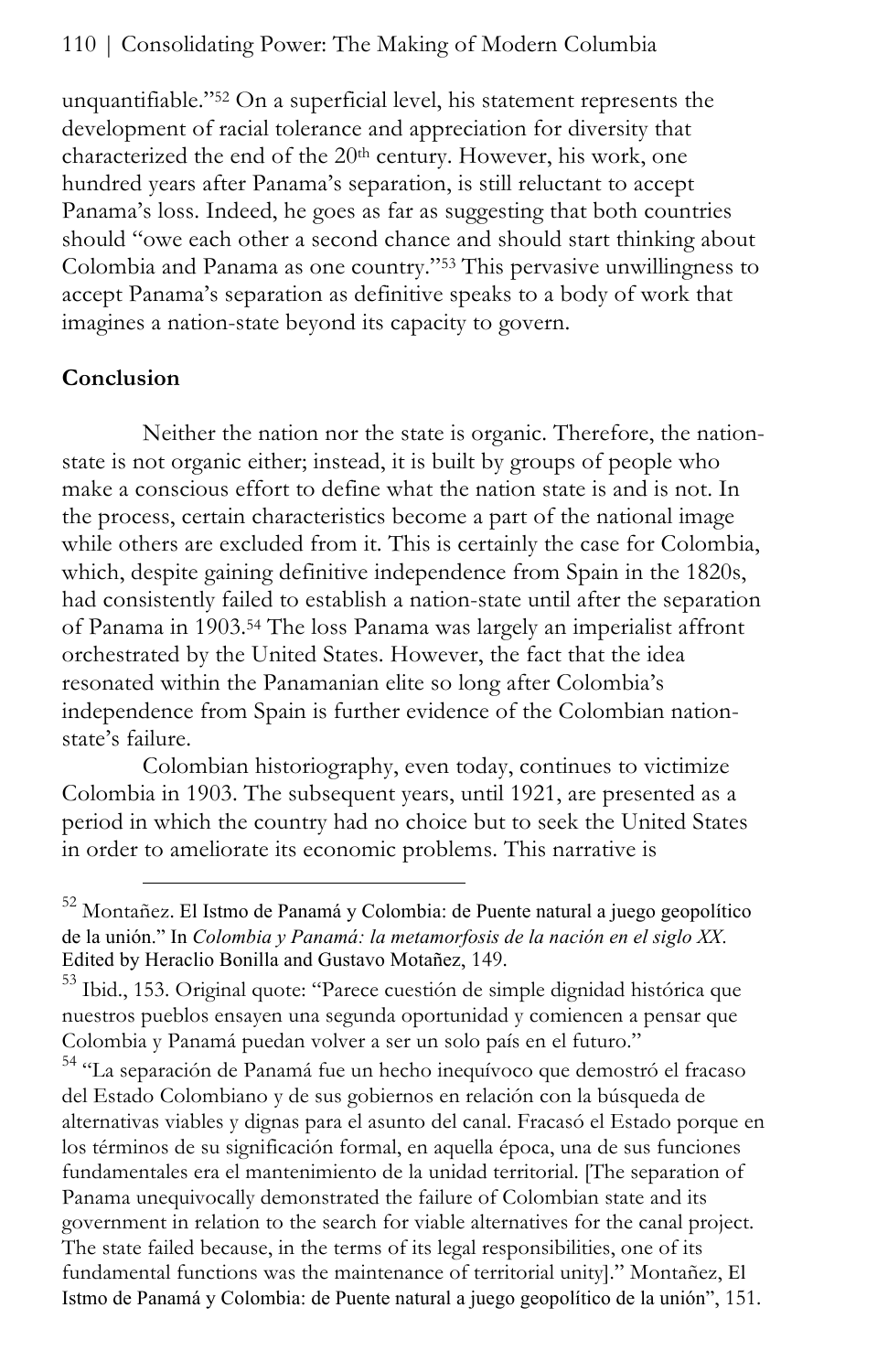problematic because, in portraying Colombia as a victim, it obscures the fact that Panama's separation facilitated the consolidation of power in Bogotá at the expense of other regions in the country. While it is true that losing Panama to unrestrained imperialism highlighted the absence of a strong nation-state, this phenomenon, in and of itself, is not necessarily a guarantee of future political unit. In Colombia's case, Panama's secession meant that the province that could rival Bogotá for control of the state was out of the union, effectively leaving the Andean capital as the unrivaled center of power in the country.

Determined to not allow another secession to happen – an idea certainly entertained by other provinces – the government in Bogotá spearheaded a series of reforms meant to consolidate its power and dismantle the ever-disharmonious influence of regional concentrations of power. This change was further facilitated by the opening of the Panama Canal and the subsequent normalization of relations between the U.S. and Colombia by means of the Thompson-Urrutia Treaty. These helped the Colombian state acquire the revenue necessary to build a modern state while altering the economic landscape of the country in a way that eased regional tensions between Bogotá and the rest of the republic. Colombia was the victim of empire; but its ruling class used the confusion that ensued to secure the nation-building project that it had been unable to maintain until then. Without Cartagena, without Caracas, and without Panama to resist, the Colombian nation-state was built from Bogotá. However, when the country as a whole is viewed as a victim, it is difficult to point to the actions of the central government as a steady effort to neutralize rivaling regions. Instead, the government's actions are written into history as somewhat heroic, ignoring the fact that in the process of building a nation-state in the image of Bogotá, other regions in Colombia continue to be marginalized.

Although American imperialist intervention as it regards Colombia and Panama has been amply discussed, the power shift that allowed the Bogotá elite to once and for all lead the nation-building project has not received much attention. Given the scope of American imperialism, this project may perhaps help raise questions about the consequences of American intervention in other countries.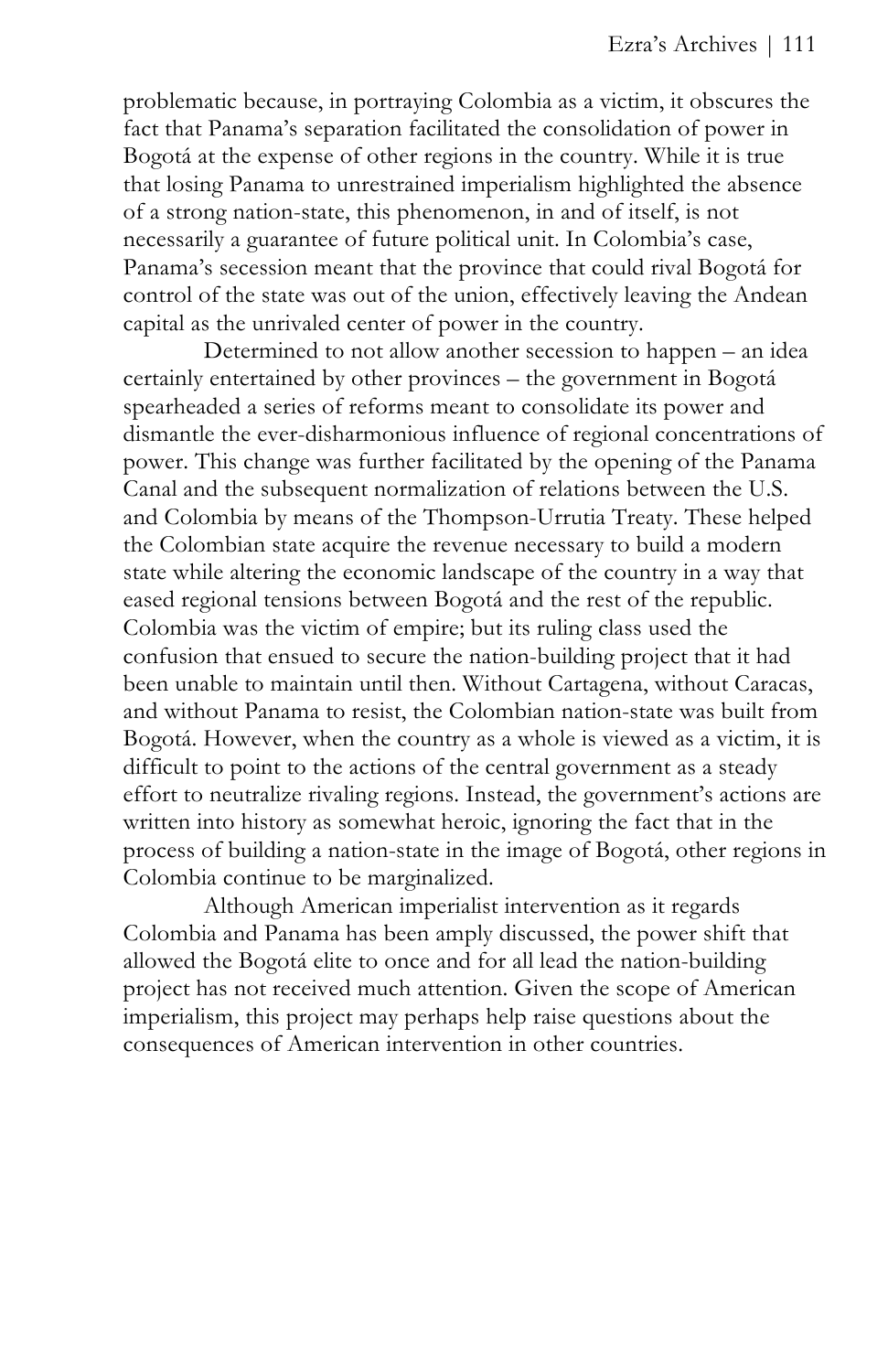#### **Sources**

- Anderson, Benedict R. *Imagined communities: Reflections on the origin and spread of nationalism*. Rev. ed. London; New York: Verso. 2006.
- Anonymous, 1911. *"'I took the Isthmus'; ex-President Roosevelt's confession, Colombia's protest, and editorial comment by American newspapers on "How the United States acquired the right to build the Panama canal."* New York: [M.B. Brown Print. Co.].
- Arango de Restrepo and Gloria Mercedes. "Estado Soberano del Cauca: asociaciones católicas, socioabilidades, conflictos y discursos politico religiosos, prolegómenos de la Guerra de 1876," in *Ganarse el cielo defendiendo la religion: Guerras civiles en Colombia, 1840- 1902,* ed. Luis Javier Ortiz Mesa et al. Medellín: Universidad Nacional de Colombia, 2005.
- Araúz, Celestino Andrés and Patricia Pizzurno Gelós. *El Panamá colombiano (1821-1903)*. Panamá: Primer Banco de Ahorros y Diario La Prensa de Panamá. 1993.
- Ardila, Martha. *¿Cambio de norte? Momentos críticos de la política exterior colombiana*. Bogotá, Colombia : UN, Instituto de Estudios Políticos y

Relaciones Internacionales : Tercer Mundo Editores, 1991.

- Ardila Duarte, Benjamín. "El área económica en las relaciones internacionales". *Revista Credencial Historia*. Bogotá, Colombia. Edición 220. Agosto de 2006.
- Bergquist, Charles. "Panamá y los orígenes sociales del imperialismo norteamericano". In *Colombia y Panamá: la metamorfosis de la nación en el siglo XX*. Edited by Heraclio Bonilla and Gustavo Motañez, 177 – 200. Bogotá: Universidad Nacional de Colombia. 2004.
- Bushnell, David. *The making of modern Colombia: a nation in spite of itself*. Berkeley: Univ. of California Press. 1993.
- Castillero R., Ernesto J., and Enrique José́ Arce. *Historia de Panamá́*. Panamá́: R. de P. 1955.
- Escobar Guzmán, Brenda. "La Guerra de los Mil Días vista a través de las memorias," in *Ganarse el cielo defendiendo la religion: Guerras civiles en Colombia, 1840-1902,* ed. Luis Javier Ortiz Mesa et al. Medellín: Universidad Nacional de Colombia. 2005.
- Figueroa, Navarro A. *Dominio Y Sociedad En El Panamá Colombiano (1821- 1903): Escrutinio Sociológico*. Panamá: Impresora Panamá, 1978.
- Fischer, Thomas, "Antes de la separación de Panamá: la guerra de los Mil Días, el contexto internacional y el canal," *Anuario Colombiano de Historia Social y de Cultura* 1998.
- Greene, Julie. *The canal builders: making America's empire at the Panama Canal*. New York: Penguin Press. 2009.